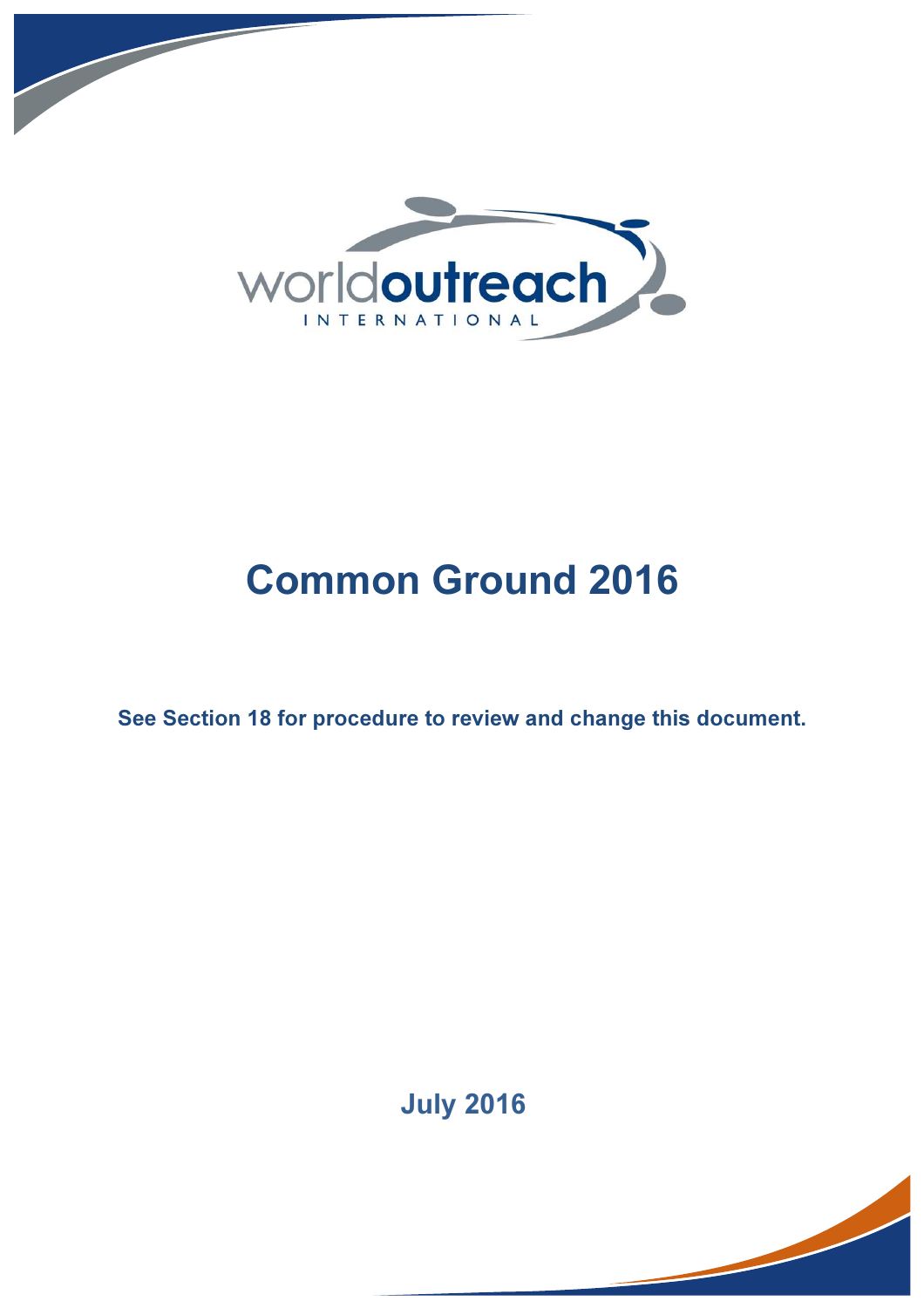## **PART A - WHO WE ARE**

| 1. |  |
|----|--|
| 2. |  |
| 3. |  |
| 4. |  |
| 5. |  |
|    |  |
|    |  |
|    |  |
|    |  |
|    |  |
|    |  |
| 6. |  |
|    |  |
|    |  |
|    |  |
|    |  |
|    |  |
|    |  |
| 7. |  |

## **PART B - HOW WE OPERATE**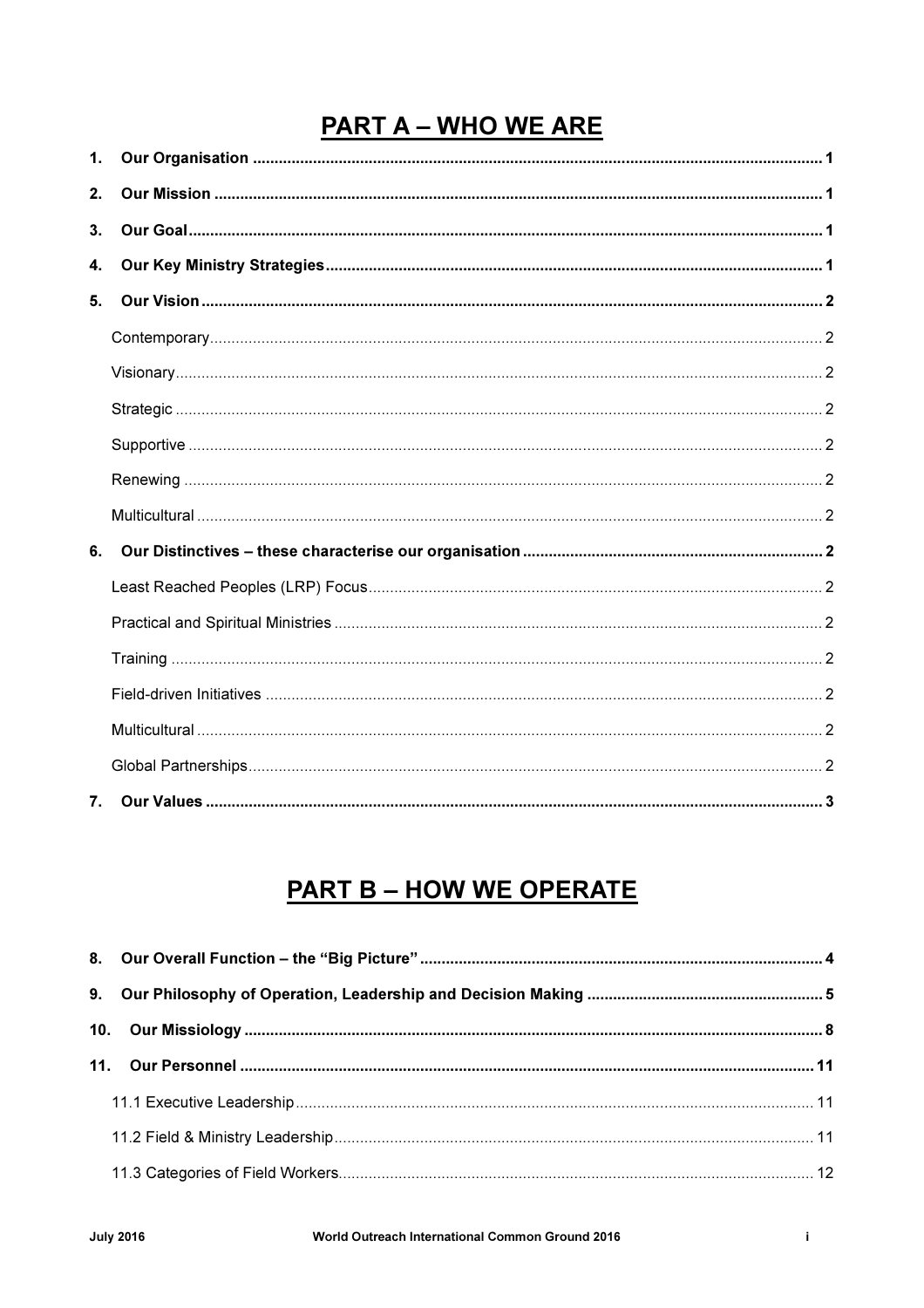|     | 12. Boards, International Leadership Team, Vision Teams and Other Bodies 13               |  |
|-----|-------------------------------------------------------------------------------------------|--|
|     |                                                                                           |  |
|     | 12.2 The Role of the Board of World Outreach International-see Constitution Clause 6.1 13 |  |
|     |                                                                                           |  |
|     |                                                                                           |  |
|     |                                                                                           |  |
|     |                                                                                           |  |
|     |                                                                                           |  |
|     |                                                                                           |  |
| 13. |                                                                                           |  |
|     |                                                                                           |  |

## **PART C - BECOMING PART OF WOL**

| 15. |  |
|-----|--|
|     |  |
|     |  |
|     |  |
|     |  |
|     |  |
| 16. |  |
|     |  |
| 17. |  |
|     |  |
|     |  |
|     |  |
|     |  |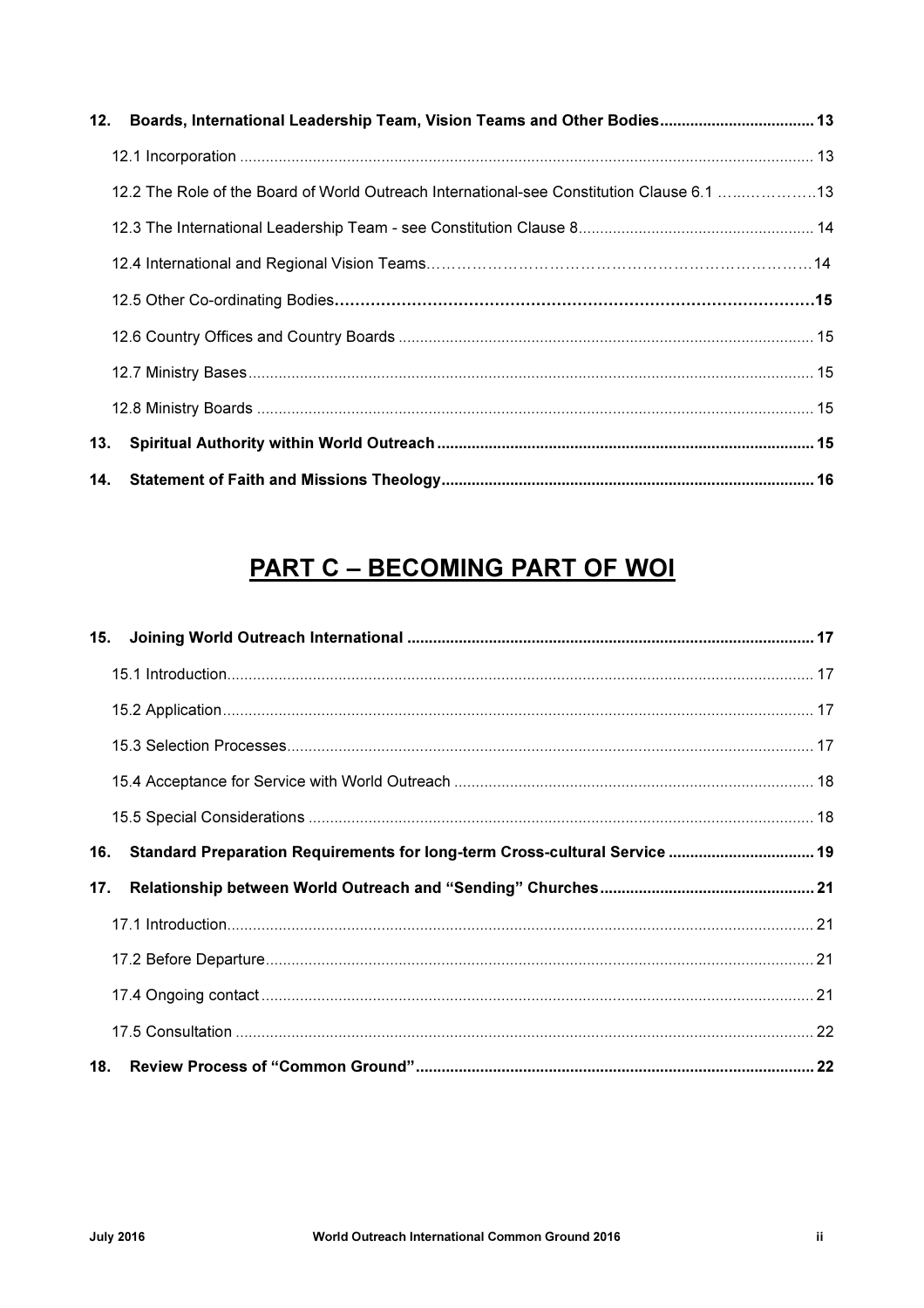## PART A - WHO WE ARE

#### INTRODUCTION

This document entitled "Common Ground 2016" outlines World Outreach International's (WOI) Mission, Vision, Goal, Values, Distinctives, Missiology, Philosophy of Operation and Organisation, Key Strategies, and Personnel Categories. For new applicants it outlines broad criteria for joining WOI as well as principles for relating to Sending Churches. It is supplemented by the "Operations Manual" which details Policies and Procedures to be followed by WOI personnel.

### 1. Our Organisation

World Outreach International is an international, faith based mission organization with a range of strategic ministries to least reached peoples.

The organization consists of diverse ministries, teams, and partner sodalities united by our common mission vision and a strong set of distinctives, values and missiology. We seek to be a visionary organisation working in step with the Holy Spirit where ministry leaders are expecting significant breakthroughs and growth.

### 2. Our Mission

World Outreach International exists to impact least reached people groups with the Good News of Jesus Christ.

### 3. Our Goal

To engage with 55 additional least reached people groups between 2015 and 2020.

### 4. Our Key Ministry Strategies

Our mission and goals are accomplished through establishing partnerships with the Body of Christ worldwide in order to engage in transformational discipleship among least reached peoples. In any particular situation different ministry approaches are used depending on the specific need. Our key ministry strategies are:

#### (R) Raising Leaders

We train and equip pastors, leaders, youth and children's workers to become more effective.

#### (E) Evangelism and Church Planting

We evangelise and disciple people from least reached people groups to become dedicated followers of Jesus Christ.

#### (A) All Nations Mobilisation

We mobilize, train, equip and release cross-cultural missionaries worldwide to help accomplish the goal of the "whole church to the whole world".

#### (C) Children's Ministry

We evangelise, disciple, and provide loving care for children who make up about 50% of the population in many least reached nations.

#### (H) Humanitarian Aid

We combine practical care ministries and gospel witness for the transformation of the whole person/community. We seek to respond to humanitarian disaster situations where possible.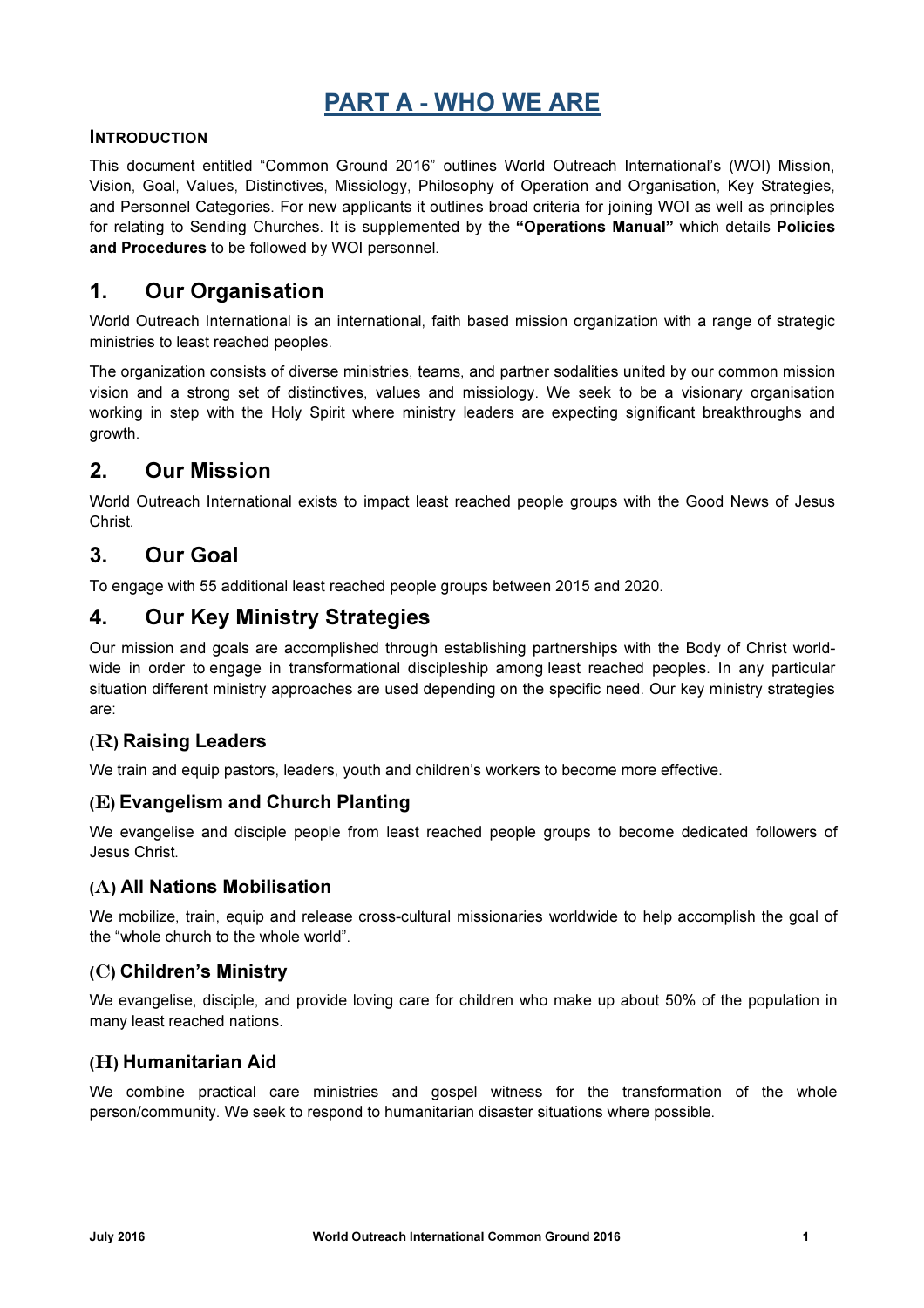## 5. Our Vision

Our vision is to be a significant force in world mission, contributing effectively and strategically to the goals of world evangelization and transformation of people groups. We will accomplish this through being:

#### **Contemporary**

A relevant, Biblical, international mission organisation committed to recruiting and releasing dedicated, faith–filled workers who utilise sound contemporary missiological practices.

#### Visionary

A visionary organisation working in step with the Holy Spirit's direction; and experiencing continual growth of personnel, prayer support, and finance.

#### **Strategic**

A unified, reputable, effective organisation that adopts strategies which are relevant for specific needs which will facilitate transformation of people groups.

#### **Supportive**

A supportive network of leaders, providing sound guidance, accountability, and pastoral care.

#### Renewing

An organisation where successive generations are released into both current and new ministry initiatives and leadership roles.

#### **Multicultural**

An organisation which is multicultural at all levels of ministry involvement and leadership.

#### 6. Our Distinctives – these characterise our organisation

#### Least Reached Peoples (LRP) Focus

We focus on peoples within the main cultural and religious blocs which lack indigenous communities of believers able to effectively evangelize their own people group.

#### Practical and Spiritual Ministries

Practical care, evangelism, and church planting ministries combine for transformation of communities and people groups.

#### **Training**

We train and equip pastors, leaders and children's workers amongst the least reached. Our personnel receive training and coaching particularly for cross-cultural mission and are expected to adopt a life-long learning approach to their ministry.

#### Field-driven Initiatives

Vision, ministry initiatives, and strategies come primarily from the field in response to the specific needs of Least Reached Peoples.

#### Multicultural

We have personnel from many ethnic backgrounds and ages at all levels of ministry involvement and leadership.

#### Global Partnerships

Partnerships are initiated with local churches, other ministries and mission agencies to accomplish strategic outcomes.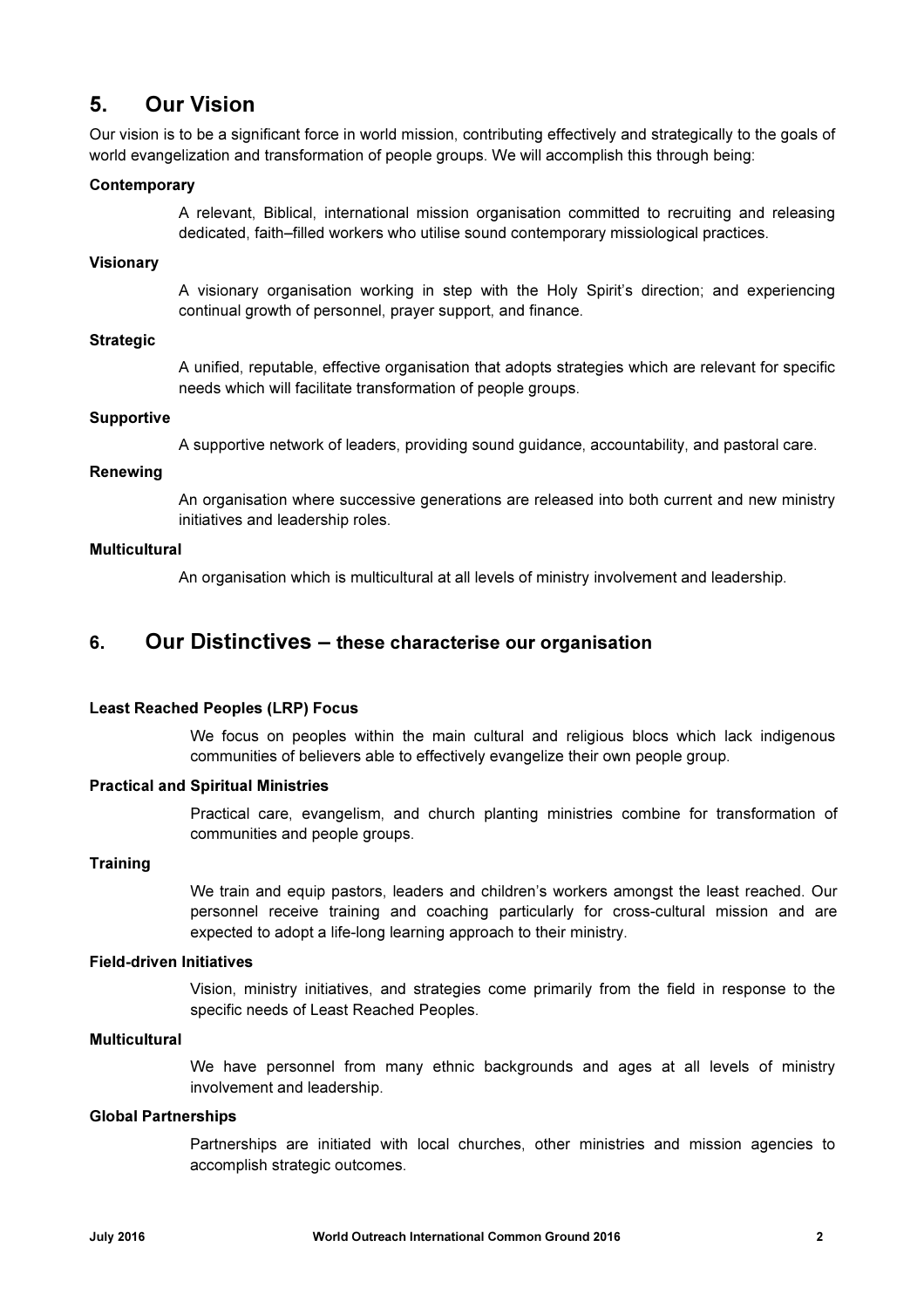## 7. Our Values

#### INTRODUCTION

We are a values driven organisation placing high importance in personnel functioning with these distinctive core values as guiding principles. The values of WOI are used as an ongoing guide to assist personnel and partnership selection, and for leaders to give help, direction and, where necessary, correction, in terms of decisions and ministry operation. All personnel are expected to be familiar with and function with these values in their field ministry or management roles.

#### 1. Faith and Initiative

We believe that God has called us to serve Him responsibly with faith, vision and initiative. We therefore value the specific callings and ministry vision that He has given to our personnel. Len Jones, our Founder, proved that great things could be accomplished through faith and prayer.

#### 2. Teamwork and Relationships

We recognize that Christian ministry is always accomplished in relationship with others and spiritual gifts are given to different members of the Body. We therefore value every effort to work together harmoniously and to maintain the unity of the Holy Spirit. We also value team ministry and working partnerships with other mission agencies and various expressions of Christ's Body for Godhonouring outcomes.

#### 3. The Body of Christ

Jesus Christ is building His church from people out of every nation, tribe, people and language. We therefore value the Body of Christ and seek to do all that we can to encourage, strengthen, equip and challenge believers from every nation to fulfil Christ's Great Commission. We seek to intentionally foster transformational church planting movements among least reached peoples.

#### 4. Leadership and Accountability

We believe that God has made Jesus Christ the Head of all. He has also placed leaders in WOI to model His lifestyle as servant leaders, and also provide support, advice, appropriate direction, supervision and point of accountability to the ministry. We therefore value those whom God has called to leadership in our teams, fields, regions and international oversight.

#### 5. Flexibility and Innovation

We recognise that Biblical principles are inviolate but in an ever-changing world ministry methods must change in order to meet felt needs and cultural distinctives. We therefore value willingness to change methods and practices when necessary to accomplish God's vision and purpose.

#### 6. Integrity and Stewardship

We are deeply conscious that all we have and are has been given to us by God and that one day we will give an account to Him of the way that we have managed this trust. We therefore value the personnel and resources that He has entrusted to us. We believe that Jesus has called us to serve Him with honesty and sincerity always seeking to bring honour and glory to His Name. We therefore value an exemplary lifestyle and every effort to maintain integrity in word and deed.

#### 7. Spirituality and Character Development

We believe it is crucial that every believer maintains a vibrant personal relationship with Jesus Christ and diligently seeks to become more Christ-like in character. We value the importance of daily prayer, fasting, studying the Word of God, regular worship and use of a variety of tools and methods to better understand ourselves and others we minister with. We also highly value the gifts of the Holy Spirit functioning in our lives and ministries and expect God to work miraculously on our behalf as we continually seek the anointing of the Holy Spirit.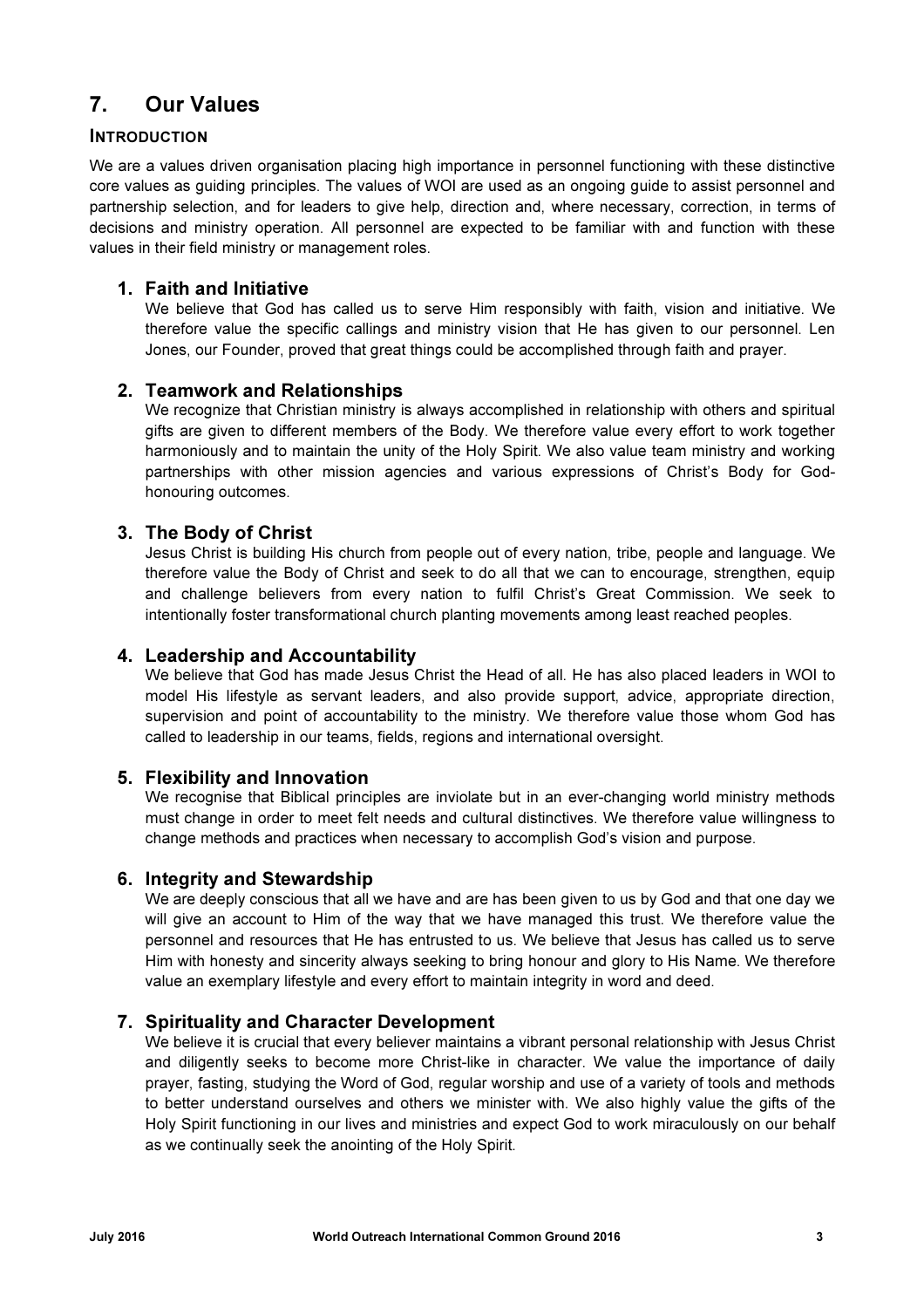## PART B – HOW WE OPERATE

## 8. Our Overall Function – the "Big Picture"

#### PREAMBLE

World Outreach 2010 redefined and clarified our vision and purpose with the desire of keeping in step with the Holy Spirit in fulfilling Christ's Great Commission and providing a relevant mission in today's world for today's generation. The diagram below provides an overview of the key elements of WO2010. The text following is a brief summary of terms and definitions.



#### World Outreach International (WOI) – its Mission

Our mission statement is: "To impact least reached people groups with the Good News of Jesus Christ".

#### LRPs (Least Reached Peoples) and Affinity Blocs

LRPs represent those people groups of the world that do not have viable access to the Gospel of Christ. The "reaching" of people groups is at the heart and soul of the Great Commission and defines the essential ministry of mission agencies! The LRPs are frequently part of culturally and/or linguistically similar groupings of LRPs. These are known as Affinity Blocs or People Clusters. Mission strategies can sometimes successfully target more than one LRP in an Affinity Bloc, e.g. Radio ministry to the Arabic world.

#### Field Ministries

#### A. Church Planting Teams (CPT)

Mission Partners and their teams who are ministering directly in evangelism and church planting.

#### B. Specialized Ministries

Specialized ministries are those outside the Church Planting team definition but are considered to be viable mission ministries adding value to WOI's mission's vision and purpose. Such ministries will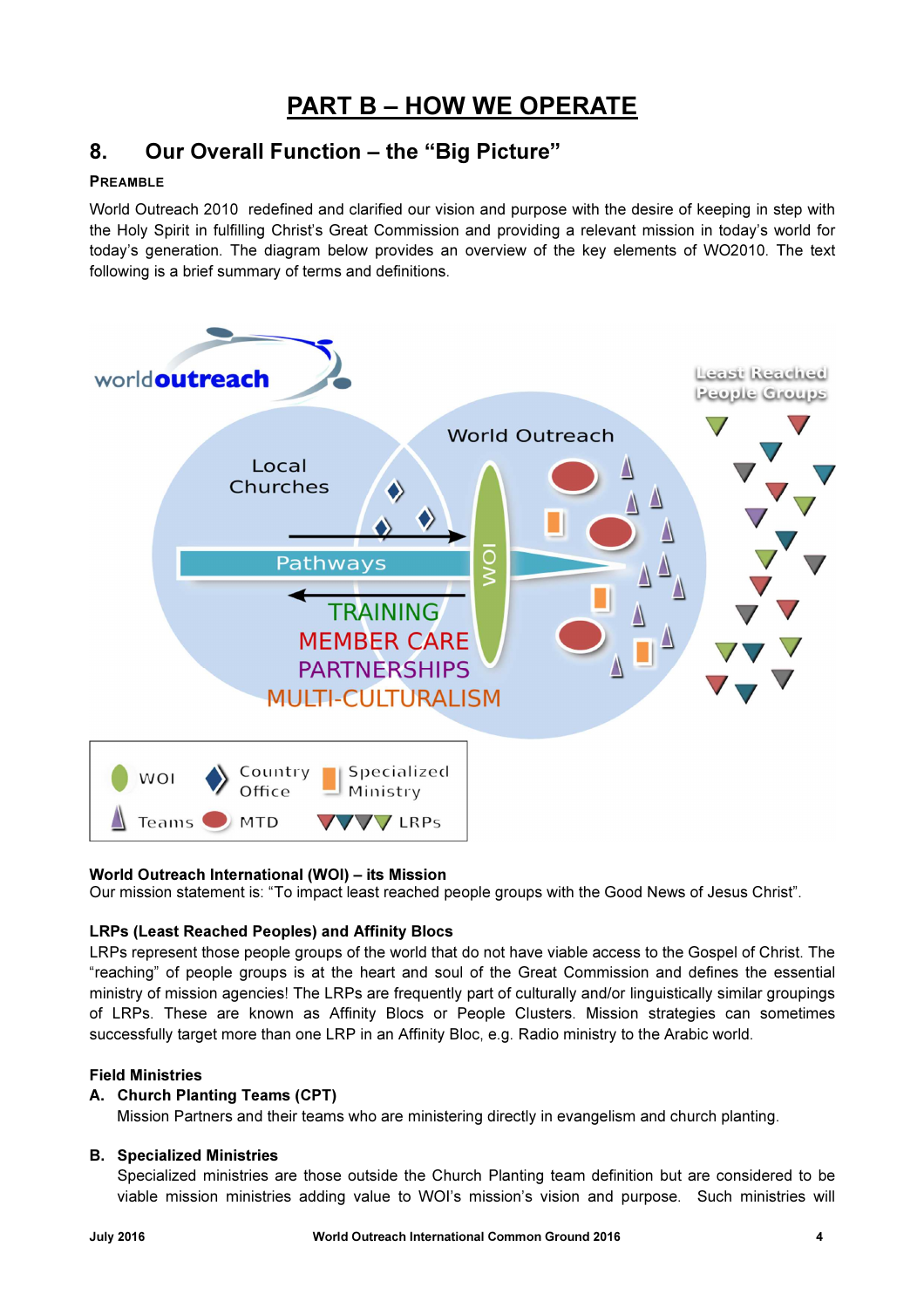always have a place in WOI. Examples: Leadership Training and Children's ministries serving and strengthening the church in least or under-reached people groups.

#### WOI and the Body of Christ

WOI sees itself both reaching forward to engaging LRPs with the Gospel of Christ and also reaching back to meaningfully engage with Christians, local churches (modalities) and the Christian business community to resource the Great Commission with prayer, personnel, finance and logistic support. In addition, WOI seeks to add value to modalities through discipling and training programs which will reinforce their strategic effectiveness and involvement in impacting nations.

WOI seeks to provide clearly defined and easy to follow pathways for participation by the Body of Christ in the ministry of World Outreach.

WOI develops "partnerships" with other field ministries or different organisations to reach LRPs.

#### Country Offices and Mobilising, Training, Deployment (MTD) centres

WOI Country Offices and MTD centres connect mission resources, such as personnel, finance and logistic support with WOI and vice-versa. Country Offices and MTD's present the World Outreach pathways and opportunities to Christians, local churches (modalities), businesses and other mission resources to become meaningfully involved in world mission through WOI.

#### **Training**

WOI has adopted the Integral Ministry Training (IMT) approach, produced by WEA (World Evangelical Alliance). The IMT approach seeks to provide a holistic training program that addresses the heart (character), the head (knowledge) and the hands (skills). This program uses important training situations such as formal (classroom), non-formal (internships) and informal (community/team). IMT embraces a philosophy of life-time learning and through connections established between WOI and local churches, this program can begin in the local church and extend onto the field and throughout a missionary's career.

WOI utilises and develops in-house training programs as much as possible and outsources others to ensure the best training possible.

#### World Outreach International

The mission as a whole is called World Outreach International but commonly known in-house as "WO". It consists of all ministries, structures and personnel associated with the mission.

The international leadership personnel and associated service departments, commonly known in-house as "WOI", provides the leadership, management, services, administrative structures, and oversight accountability for all activities done in the name of WOI. "WOI" is primarily responsible to safeguard and implement the mission, vision, values and operating procedures. WOI provides for the cohesion and cooperation of all our ministries.

#### Church Planting Teams (CPT's)

CPTs are responsible for planting reproducing churches among a targeted LRP.

CPTs exercise leadership on the field as they keep within the WOI boundaries of mission, vision, values, policies and operating procedures.

## 9. Our Philosophy of Operation, Leadership and Decision Making

The following analogies help to understand the functioning of WOI as a mission agency which has a diverse set of mission ministries under its umbrella. Like all analogies, they are not complete in themselves but illustrate principles.

#### 9.1 Fleet of Ships

The World Outreach "Fellowship of Ministries" is like a fleet of ships focused on a common destination. Our common destination is impacting the Least Reached Peoples (LRPs).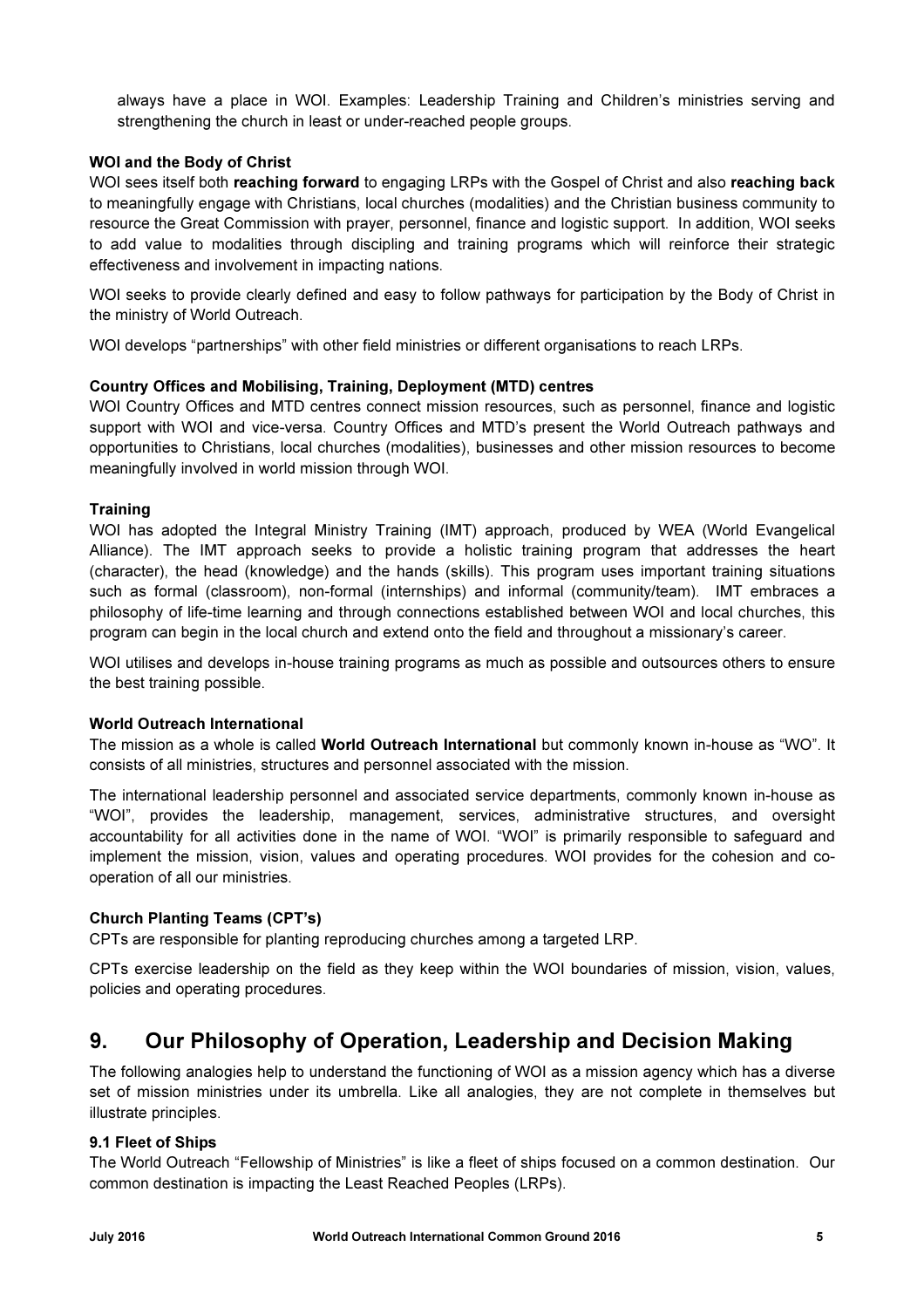In contrast to a single large ocean liner, each ship in the fleet has its own size and function. There are battleships, transport ships, goods ships, tugs, tankers, fire-fighting ships, etc. The different ships represent individuals, teams, ministries, sodalities, country offices and mobilising, training and deployment centres.

Each ship has a captain with varying degrees of autonomy which is moderated by the needs of other ships in the fleet and the overall purpose of the fleet. We have a philosophy of mutual accountability applied at all levels of our organisation. Different ministries have varying degrees of autonomy depending upon their experience and maturity. WOI has a philosophy of leadership which seeks to serve and value all personnel in order to help them achieve their full potential. Calling, competence (gifting) and character determines leadership appointment.

Individual ships have certain freedom to move around within the fleet. WOI has front-line ministries, specialised ministries (e.g. children's ministries), training ministries, member care ministries, mobilising ministries, support functions, etc. Each of these ministries have some freedom to reposition as long as they stay within the non-negotiable mission, vision, values, and missiology of

The flagship ensures that the fleet stays on course. World Outreach "International" (WOI) is like the flagship which serves, monitors and provides special services e.g. member care, publicity, training, and leadership to all ships in the fleet to ensure that they keep on course to impact the LRPs. WOI also exists to implement and uphold the principles of Common Ground, and our agreed procedures.



Ships which belong to the fleet recognise the mutual advantages afforded by sailing together as part of a convoy. WO personnel similarly understand that

membership involves responsibility to the organisation as well as privilege and benefit from the organisation.

9.2 Expanding Boundary Circle Diagram World Outreach as an organisation can also be represented like this:



\*MTD = Mobilising, Training, Deployment centre.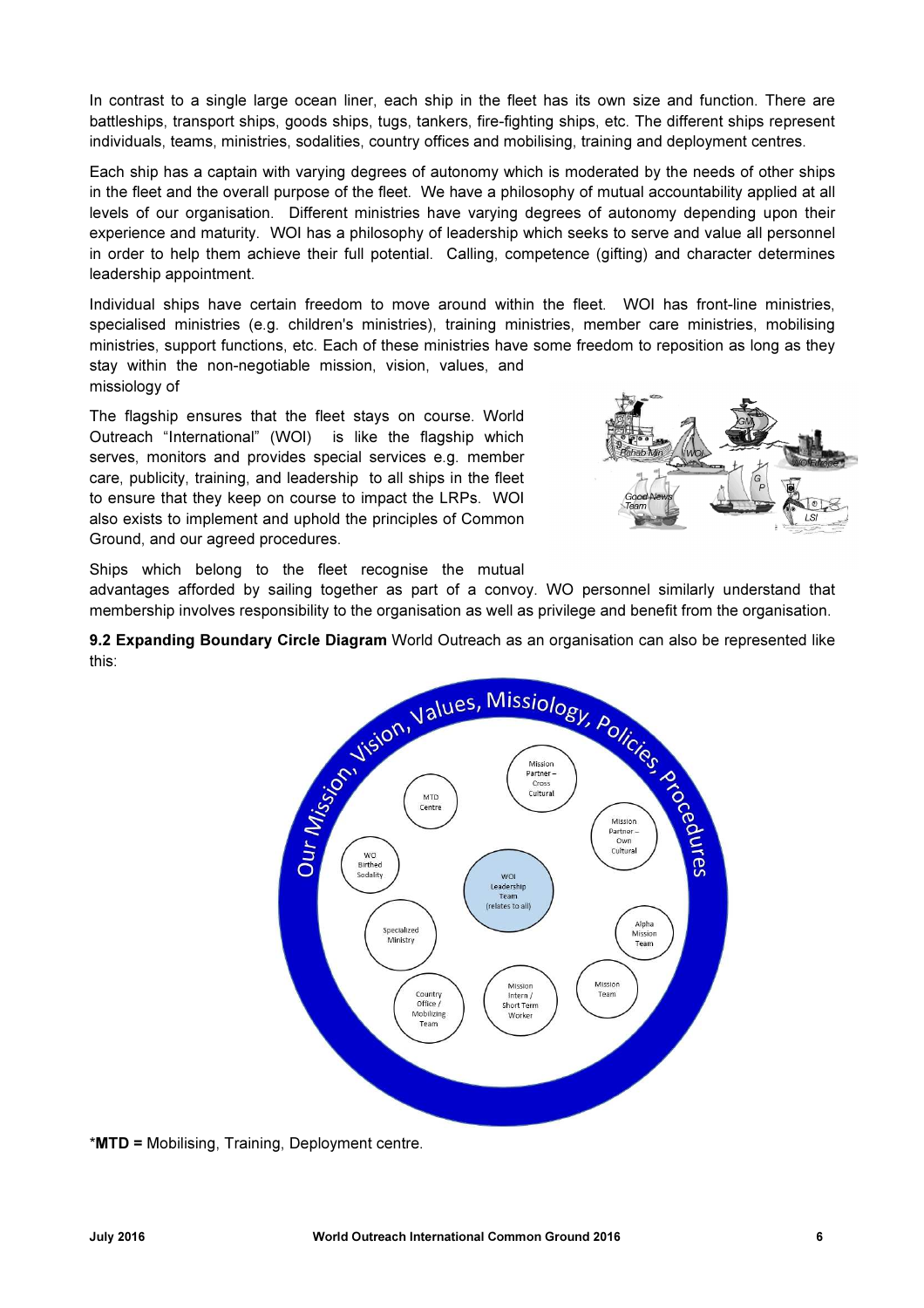The outside boundary represents the criteria of mission, vision, values, philosophy, missiology, policies and procedures of WO. These determine who and what ministry is in the organisation. The outside boundary is flexible in the sense that it can expand easily to incorporate maximum growth.

The small circles represent the diverse teams, ministries, and sodalities, within the wider WO family who all subscribe to the agreed mission, vision, values, philosophy, missiology, and policies and procedures of WO. They have been formally accepted into WO on that basis.

The diagram illustrates the organic nature of relationships, communication and co-operation within WO which facilitate WO being an integrated sodality. Relationships between the different entities/ministries are described more fully in the Operations Manual and, where necessary, by a specific Memorandum of Understanding. Communication is a vital key to working well together and in a loosely structured organisation. Therefore commitment to regular communication with the key parties in WOI and other related ministries is essential.

In this representation, "World Outreach International", which is the leadership and services group of WO is drawn as one entity within the circle to indicate it is not the hub or co-ordinator of ALL ministry activities. However, it does serve a vital function for WO as a whole, including being a key promotions centre, training provider, member-care and accountability provider, and upholds Common Ground.

#### 9.3 Computer Analogy

Individual WO ministries will have different approaches and types of ministries to meeting the goal of impacting LRPs but will all function on the same platform of the common boundary criteria above and missiological principles. This equates to different software programs all running on the same operating system, e.g. Windows. The operating system creates the environment for successful, harmonious performance and communication between the programs. The individual programs do need to comply with a set of "programming rules" in order to run properly on the operating system. Our principles, policies and procedures in Common Ground and our Operations Manual are all necessary to provide and maintain an environment for organisational harmony and effective results.



9.4 Bottom Up Organisational Chart – illustrates principles only, not detail, of job titles or exact numbers.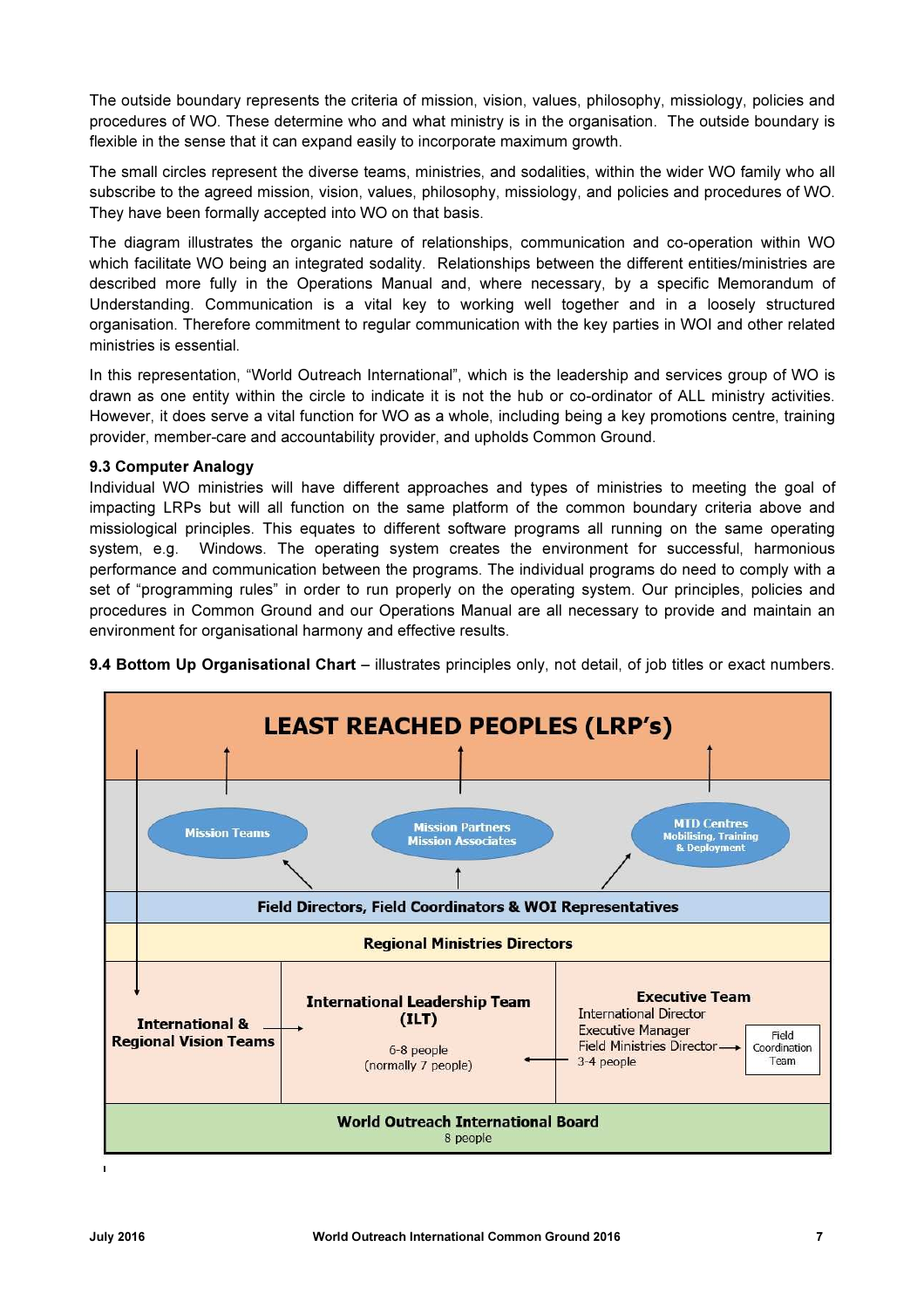Unlike the normal top down hierarchical organisation structure, this diagram describes the fact that the prime responsibility for meeting the needs of the LRPs – which is the reason for our existence – lies with the Field Ministries. The needs of the LRPs determine the ministry strategies, appropriate personnel, necessary training and pathways into missions, and even issues like the appropriateness of having short-term teams. WOI undergirds and supports approved field initiatives as well as providing leadership and accountability.

#### 9.5 Leadership Style

The servant leadership style we choose to adopt is to serve the needs of the LRPs by best serving the needs of our personnel in the field – which will include guiding them into better practice, to help them successfully impact LRPs long-term. It will also include holding people accountable for implementing agreed plans of action. Balancing that is the importance of taking care of the personal needs of our team members and their families, recognising that over-emphasis on the task can seriously impact relationships and emotional health.

#### 9.6 Decision Making

WO personnel value interdependence and relationship; therefore decisions are taken in consultation with others – particularly WOI leaders, but also similar ministries who can contribute to sound and proven practices.

#### 9.7 Roles of Vision Team/ International Leadership Team/ Executive Team/ and International Board

These are described in Sections 11 and 12.

## 10. Our Missiology

#### INTRODUCTION

The principles detailed below are a framework on which our mission strategies and priorities are based.

#### 1. God initiates and advances work in human history to accomplish His purpose.

God is the source of mission. Because of His abiding desire and love, God acts with intelligence, emotion and will, moving throughout history toward the fulfilment of His purposes. The Latin phrase missio Dei - the mission of God - has been used to describe God at work in history to accomplish what He has purposed. The essence and fundamental principles of mission are laid out by God through the Abrahamic covenant which establishes mission as God's unchanging purpose throughout all of human history. Ultimately mission is not a response to human need but a pursuit of divine purpose.

#### 2. God's Purpose is to bless all peoples so that Christ will be served and glorified among all peoples.

God intends to bless people from every people group on earth. God's blessing brings transformation in every dimension of human life: physical, social and spiritual. As communities of people come to obey and glorify Christ, their communities experience lasting transformation. Conversely, as communities come to experience the blessing and salvation of God in Christ, God is glorified. The blessing and salvation God gives people is obviously of infinite worth. And yet the ultimate reason for blessing and salvation is for the glory and delight of God.

#### 3. God's Plan is to call His people to join Him in fulfilling His purpose.

God authorises and invites His people to join Him in mission. Making His people co-labourers is His plan to achieve His dual purpose of gathering people from all nations into His Kingdom and preparing His people for their role as joint-heirs, to rule and reign with Christ, in the ages to come.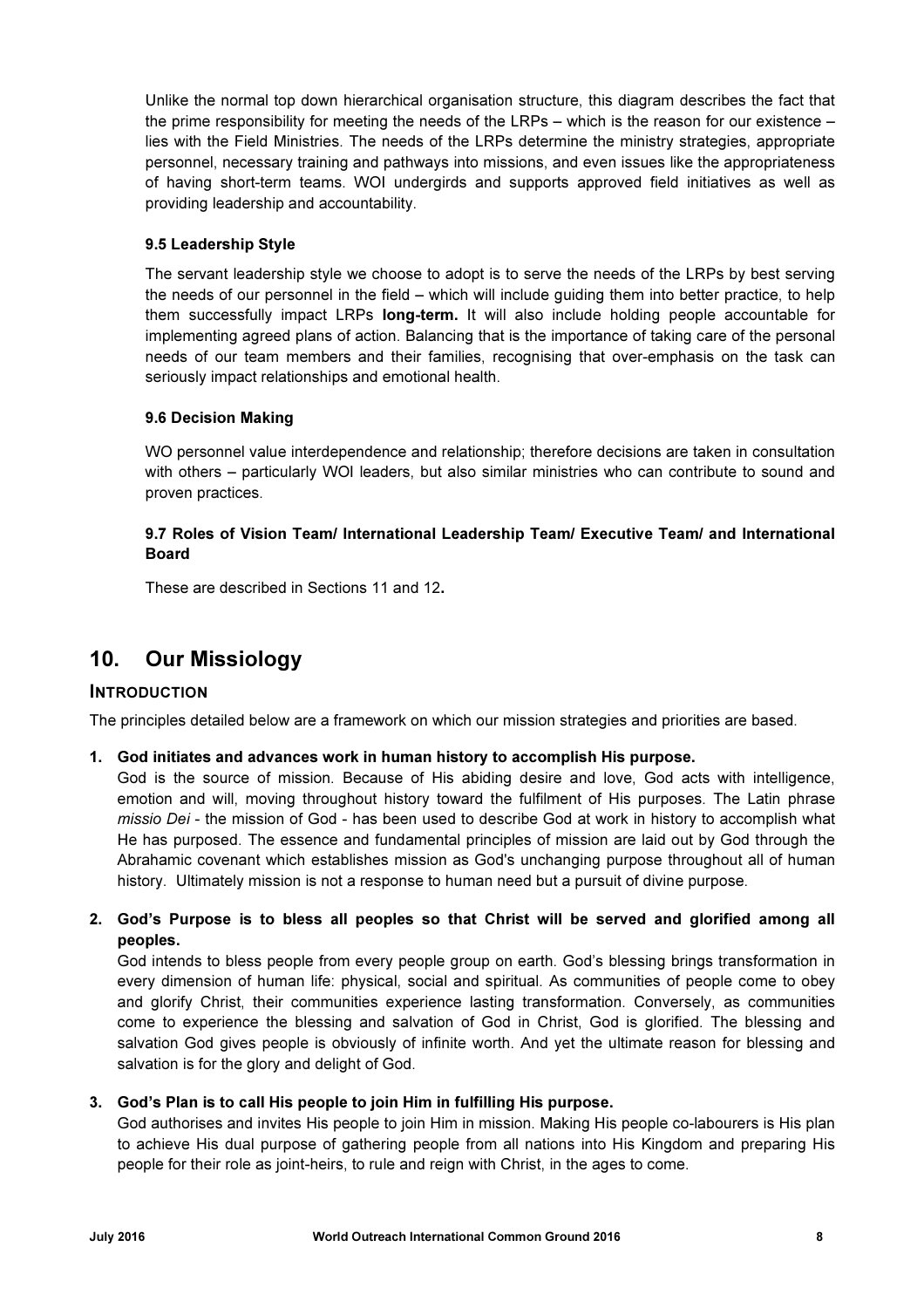By responding to this plan of co-labouring with Him, God's people:

- A. Come to an understanding of His complete Lordship in their lives and walk a pathway to Christlikeness (i.e. dying to self).
- B. Achieve unity within the diverse cultural and organizational make-up of His people and establish a whole body mentality - thus ushering in the emergence of the beautiful bride of Christ.

The ultimate mission outcome of God is greater than the actual mission task He has given His people to complete. God also uses the task of World Evangelisation as a means to disciple His Body into maturity. The task will require commitment and sacrifice and involvement by the whole church to reach the whole world. With God, His people also pursue their promised destiny instead of merely labouring to perform duty. God works with His people in a personal and relational way so that there is intimacy and dignity in the mission task and the needed authority and power to carry out His purpose.

#### 4. God accomplishes His purpose by triumphing over evil in order to rescue and bless people and to establish His kingdom rule throughout the earth.

God has judged and fought against evil throughout history. He will ultimately triumph over evil. The greatest stroke of judgment against evil resulting in salvation for people was accomplished in the death and resurrection of Jesus Christ. As groups of people come to glorify and obey the risen Christ, they find that His kingdom governance brings genuine transformation and substantial measures of God's intended justice to their communities. It is this triumph over evil and the transformation of communities by Christ's effective Lordship that constitutes the blessing of the nations.

#### 5. The mission task can and will be completed.

This idea is sometimes described with the single word "closure", referring to God's intention that the missionary task be done with a view to finishing it. The task will not however be completed until the whole Body of Christ participate in this glorious purpose. The culmination of all the nations being blessed will coincide with the unity of the Church as a result of the whole Church participating in the divine commission. This revelation, of the blessing of the nations and whole Church involvement, will initiate an involvement and co-operation in missions of all believers, in every facet of the church life.

#### 6. The world's population can be viewed in terms of people groups.

For the purposes of evangelisation, it's important to understand how culture, social forces, language, history and other factors work together to form lasting groupings called people groups. The gospel flourishes amidst a people group, and moves with more difficulty between people groups. God's 'modus operandi' for world evangelisation is blessing the world, people group by people group.

#### 7. The progress of world evangelisation can be assessed in terms of church-planting movements within people groups.

Since the mission task of world evangelisation can be completed, progress toward the finishing of the task can and should be assessed in order to make strategic decisions. Church-planting movements are the best way to evangelise entire people groups. A church is defined as a group of people committed to obeying Christ. "Church-planting movements" are churches planting churches, within a people group, as they are given leadership and encouragement. Church-planting movements are the best beginning points for efforts that result in lasting social transformation. Because indigenous churches are able to reproduce rapidly, it is feasible to complete the task of world evangelisation.

#### 8. Completing the task requires effective cross-cultural evangelism that follows communication patterns within cultures.

Cultural diversity is God's idea and churches must reflect the culture in which they are planted. Effective communication of the gospel requires a readiness to contextualise the message in appropriate cultural forms. Wise gospel communicators make efforts to grasp worldview, beliefs, values and behaviour patterns of the people group they are attempting to reach. Then they can carefully convey the truth of the gospel in ways that are persuasive and reproducible and see churches planted that reflect the culture in which they are planted.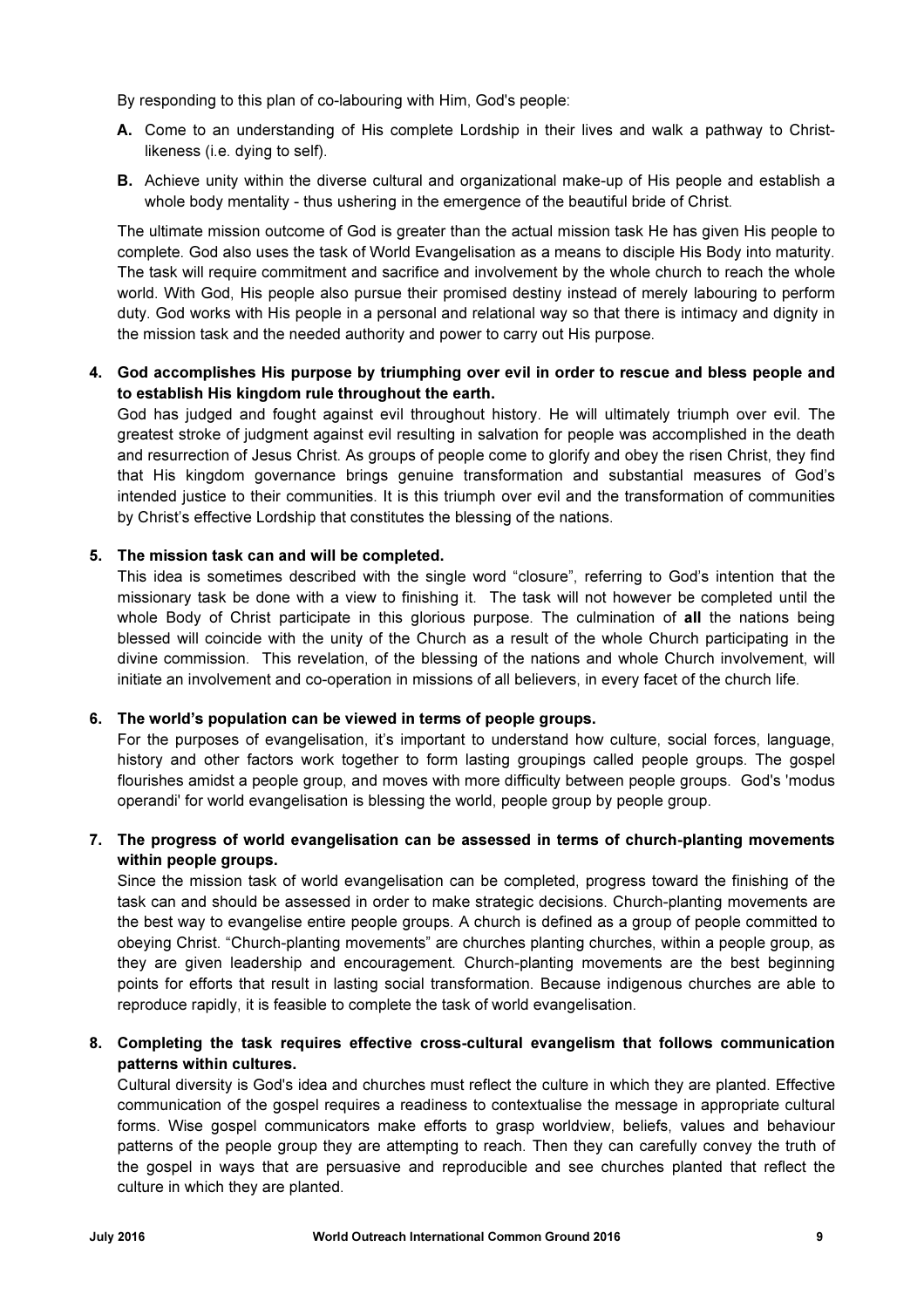#### 9. Completing the task requires spiritual warfare and effective strategies.

Effective mission relies on spiritual breakthroughs involving the leading of the Holy Spirit, the proclamation of the Gospel, prayer and signs and wonders. It also involves effective strategies formulated through a thorough understanding of culture, history and previous attempts at evangelising a particular people group.

#### 10. Completing the task requires strategic holism in which community development is integrated with church planting.

Fruitful efforts of evangelisation invariably integrate relief and development endeavors. Development efforts aim to help local people to mobilise local resources to meet basic needs in enduring ways. The long-range fruit is for social transformation in which Christ is recognised for what He has done to bless entire communities and for His kingdom values, which characterise the people known to be His followers. The integration of evangelism and social endeavours should go hand in hand with the best strategic approach often calling for social transformation to precede evangelisation efforts.

#### 11. Completing the task requires a clear understanding of the missionary task.

Effective missions seeks to bring the Church in a targeted people group through the four stages of maturity as proposed and adopted by the first era missionaries - pioneering, parenting, partnering and participation. This helps to make a distinction between evangelism and discipleship; also between foreign and indigenous "ownership" of a work of God. People can be considered disciples when their world–view conforms to a Biblical worldview. Discipleship is much more than getting decisions for Christ.

#### 12. Completing the task requires collaborative efforts of churches and mission agencies from diverse cultures and traditions.

Throughout the New Testament era, God has been outworking His world mission agenda through two redemptive structures: Sodalities (mission agencies) and Modalities (local churches), represented by various Christian traditions amidst rich cultural diversity. God's plan has always been for the unity of His Body to be displayed through diversity. In addition, the explosive growth of non-Western Christian movements means that Western Christians will likely remain a minority until the end of the age. Many vigorous mission efforts have been emerging from the non-Western Church in recent decades. This idea goes far beyond a passive recognition that many diverse efforts are at work. The Church needs to see the Biblical imperative, the practical necessity and long-range wisdom of intentional collaboration and partnership between Modality and Sodality, the Western and non-Western Church, represented authentically by a variety of Christian traditions.

#### 13. God calls His people to embrace strategic sacrifice and suffering with Christ in order to accomplish His global purpose.

God calls His people, without coercion, to fulfill His mandate in costly ways. This willing readiness to do whatever it takes to fulfill the particular assignment that God gives is best understood as joining with the living Lord Jesus in His ongoing suffering. Living for Christ and His Kingdom purpose will involve intentional sacrifice, a laying down of one's life, and the adoption of a lifestyle of strategic simplicity, sometimes called a "war-time" lifestyle.

This life-style is shared by all God's people whether they are called to serve as field missionaries or in some other capacity. The continual laying down of one's life for His glory is the life of a true disciple and the expression of true worship.

14. Mission is ultimately for God's Glory. Mission begins with God and ends with God. It is ultimately for His glory and not for human need or any other reason. It is only by His grace and mercy that God provided salvation for us in Christ, re-uniting us with Himself. But He goes far beyond that, partnering with man as co-workers, in a father-child relationship, establishing us as a royal priesthood and a holy nation, that we may begin to rule and reign with Him as co-heirs.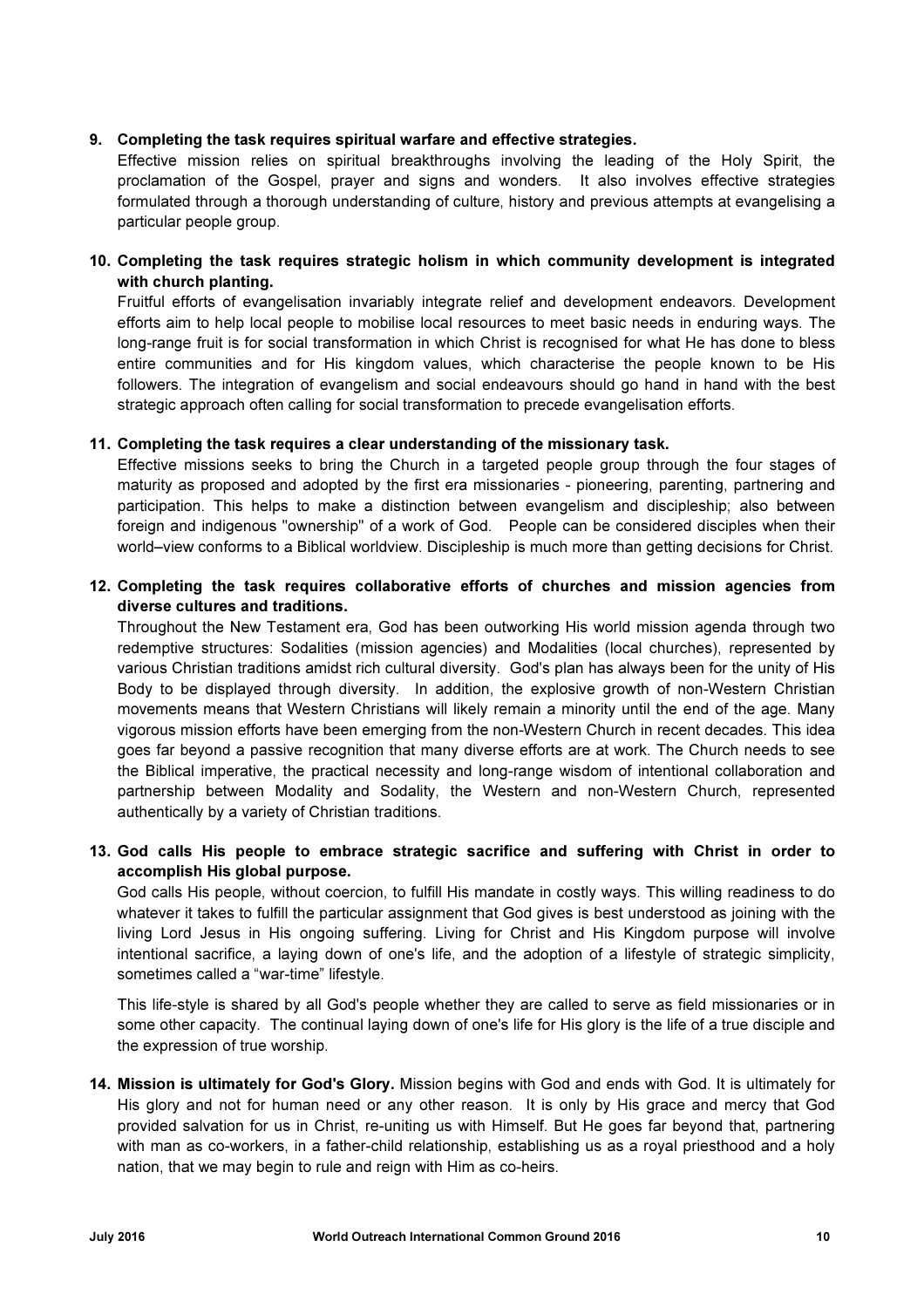### 11. Our Personnel

#### 11.1 Executive Leadership

#### International Director

The International Director is the leader of World Outreach International and bears overall responsibility for the worldwide operations, ministry and management of the organisation.

The International Director is responsible to ensure that the agreed aims and objectives of WOI are fulfilled.

The International Director is responsible to ensure policies and procedures of WOI are implemented.

The International Director works with the other senior personnel to ensure that the ministry and pastoral needs of WO Field Workers are met.

The International Director ensures the ministries of Field Workers are well promoted endeavouring to support strategic ministries to Least Reached Peoples.

The International Director ensures that the activities of the Country Offices are co-ordinated with the field and other ministry activities of WOI.

The International Director is accountable to the Board and as the Chair of the International Leadership Team, works closely with them to fulfil his/her responsibilities – see Clause 12.3.

The International Director is a voting member of the Board but may not hold the role of Chair.

#### Executive Manager

The Executive Manager is responsible to ensure that WO is effectively managed; that the Mission's finances are handled efficiently and administrative policies are implemented.

The Executive Manager assists Country offices to implement systems and procedures in line with agreed common practices within the Mission. The Executive Manager relates to the Field Ministries Director and Regional Ministry Directors to assist them in the management and administrative oversight of the ministry developments and activities, and especially major projects.

The Executive Manager works closely with the International Leadership Team to fulfil his/her responsibilities.

The Executive Manager is directly accountable to the International Director.

#### Field Ministries Director

The FMD carries overall responsibility for all field ministry activity and personnel.

The FMD works closely with the Regional Ministries Directors (and, when appropriate, Field Directors and Field Co-ordinators), the Field Strategy Director, and other departmental managers in setting ministry strategies and goals, pastoral care and training programs, personnel placement, sending church relations, and "trouble shooting".

The FMD works closely with the International Leadership Team and chairs the Field Co-ordination Team (FCT) in fulfilling his/her responsibilities.

The FMD is directly accountable to the International Director.

#### 11.2 Field & Ministry Leadership

#### Regional Ministries Directors

RMDs are responsible for field workers serving in a defined region of the world.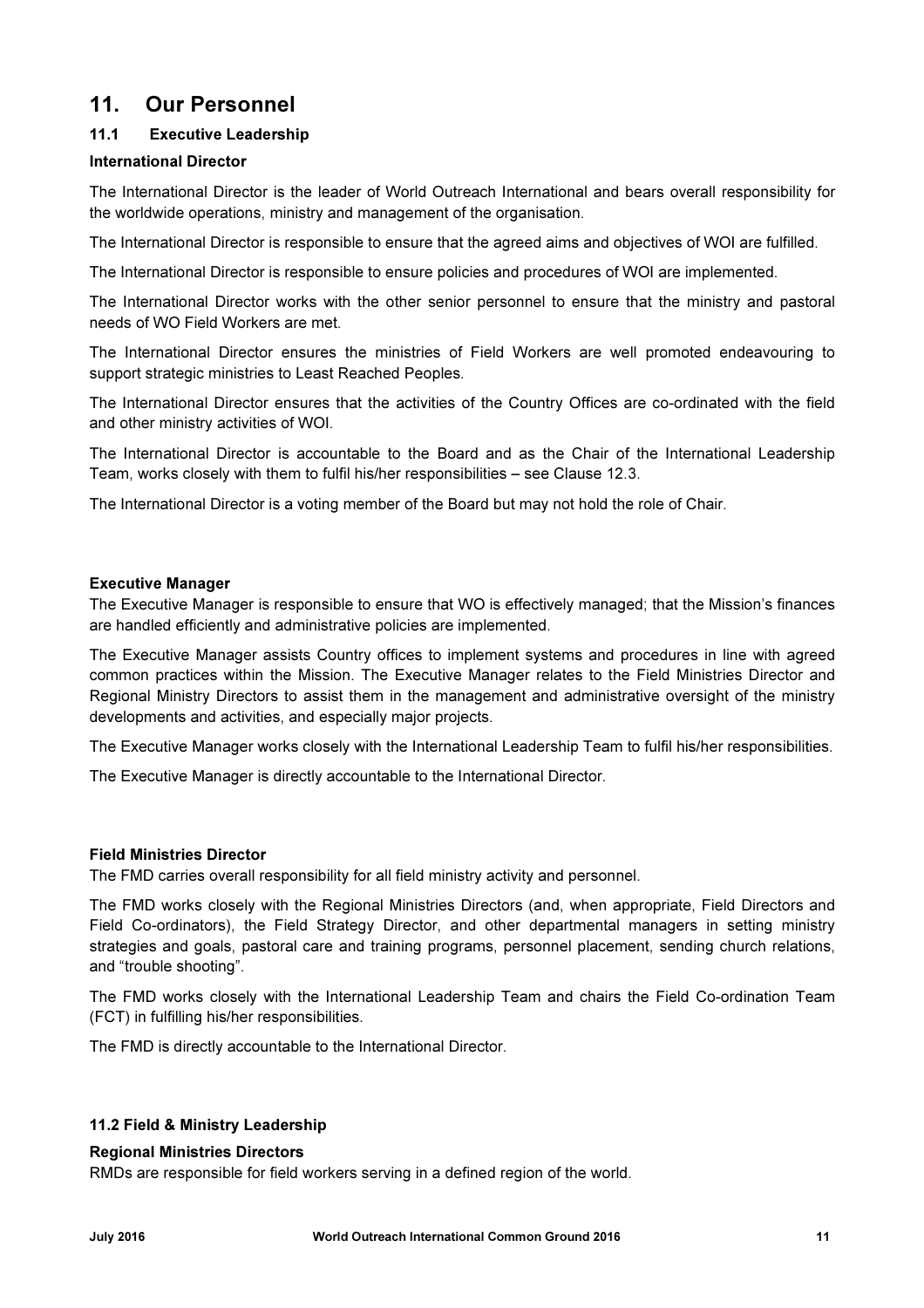As supervisors they are responsible to ensure Field Leaders (Field Directors, Field Co-ordinators and WOI Representatives) serving in their region are trained and mentored and carry out their responsibilities.

RMDs are responsible to ensure the required services are provided to field workers.

RMDs, in collaboration with the Field Strategy Director, contribute to encouraging, identifying and coordinating development opportunities and on-field strategic initiatives in their region.

RMDs are accountable to the Field Ministries Director.

#### Field Directors, Field Co-ordinators and WOI Representatives

These field leaders are appointed by the International Leadership Team to give support and oversight to field workers.

They are responsible to ensure all field workers are assisted to be as successful as possible and receive sound advice, member care, coaching, training, support and oversight. The different titles reflect the level of responsibility which is carried.

Field Directors and Field Co-ordinators carry out annual ministry reviews with field workers.

They are normally accountable to specific Regional Ministries Directors.

#### Team Leader

In those places where a Ministry Base has been established, a Team Leader may be appointed to give supervision and oversight to field workers working as part of his/her team.

A Team Leader is accountable to a Field Director or Field Co-ordinator as applicable.

#### Other Field Management Roles

Strategic Direction, Member-care, Training, Personnel and Applications are all led by experienced personnel to provide these services in a professional and competent manner. They are accountable to senior executives in WOI.

#### Country Director

A Country Director is responsible for the activities of WO in those places where a Country Board has been established.

He/she is accountable to the Country Board to ensure that the local objectives are fulfilled.

#### Other staff

In those offices where secretarial, accounting or management functions are carried out, staff may be engaged. Various titles may be used to suit the role and the local situation.

#### 11.3 Categories of Field Workers

#### Mission Partner

These include all our personnel wherever they may be based, but excluding trainees, interns, and certain office administrative staff. Other "special" categories of Mission Partners are as follows:

- Mission Partner Professional a person working for a service or business organisation in a crosscultural situation with the purpose of being active in Christian ministry.
- Mission Partner Seconded OUT a person released by WOI to work under the supervision of another mission agency, organisation or church.
- Mission Partner Seconded IN a person seconded by another mission agency to serve in the field with WOI.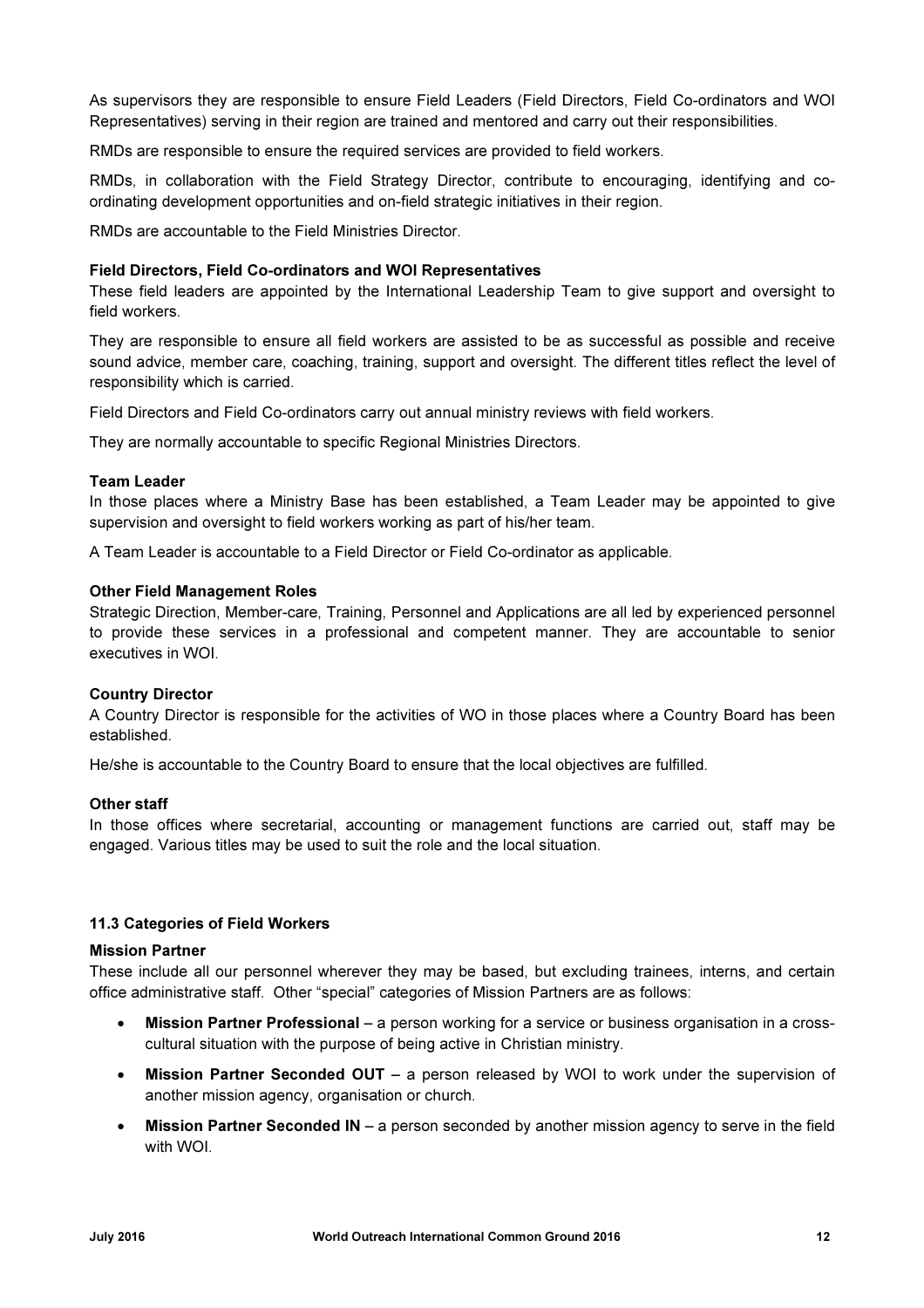#### Mission Associate

A person who has an existing ministry within their own country who is joining WOI through a relational pathway which normally progresses from Mission Friend to Mission Associate to Mission Partner. This is a time-based progression depending on joint agreement.

Alternately this is a person who has had a long-term relationship with WOI and/or because of unusual circumstances, is endorsed to function outside of the normal administrative requirements of WOI. Such persons are warmly regarded as members of the wider WO fellowship.

Short Term Worker – a person who is serving with a WOI Mission Partner for a period of three to twelve months.

**Mission Interns** - a person who is a prospective Mission Partner and who has linked to WOI for a specific period of time (normally 6-24 months) in order to receive training and practical field experience under the supervision of an experienced Mission Partner.

Alpha Mission Team member – a person who is part of a church planting team in an LRP undergoing two years of on-the-job training.

Trainee – a person preparing to serve cross-culturally who is undergoing a period of guided preparation, study and service through mission trips.

Team Member – a person directly accountable to a Mission Partner who is responsible for all aspects of their ministry, pastoral care and financial support. A Team Member is considered to be part of the wider WO fellowship because of their accountability to a recognised WO ministry. They are normally working in their own culture or country.

Each category has slightly different services and conditions. The key definitions, and main services offered by WOI to the different categories of field workers are listed in the Operations Manual. These include e.g. regular member care visits, and publicity. The main requirements of WOI e.g. payment of 10% mission's contribution on all donated income for Mission Partners are also detailed in the Operations Manual. Applicants will be guided as to the correct category to apply for in their particular situation and must familiarise themselves with those terms and conditions.

## 12. Boards, International Leadership Team, Vision Teams and Other **Bodies**

#### 12.1 Incorporation

World Outreach International is a Society incorporated in New Zealand under the Incorporated Societies Act of 1908. Some other countries also have legal incorporation for local legal or other purposes.

#### 12.2 The Role of the Board of World Outreach International

12.2.1 As the governance committee of World Outreach International, the Board is responsible to see that WOI operations and ministries are in accord with the principles and spirit of this Constitution, its Bylaws and with the mission, vision, values and distinctives as defined in Common Ground. The Board is similarly required to abide by the provisions of the Constitution, Bylaws and Common Ground.

12.2.2 The Board is accountable internally to the mission members, and externally to the general public and Registrar for seeing that WOI complies with all legal, financial and ethical obligations.

12.2.3 While the Board has final accountability for the integrity of the Mission, it delegates to the International Leadership Team responsibility for all operational management, as well as the setting and implementation of the mission, vision, strategy, goals, initiatives and policies.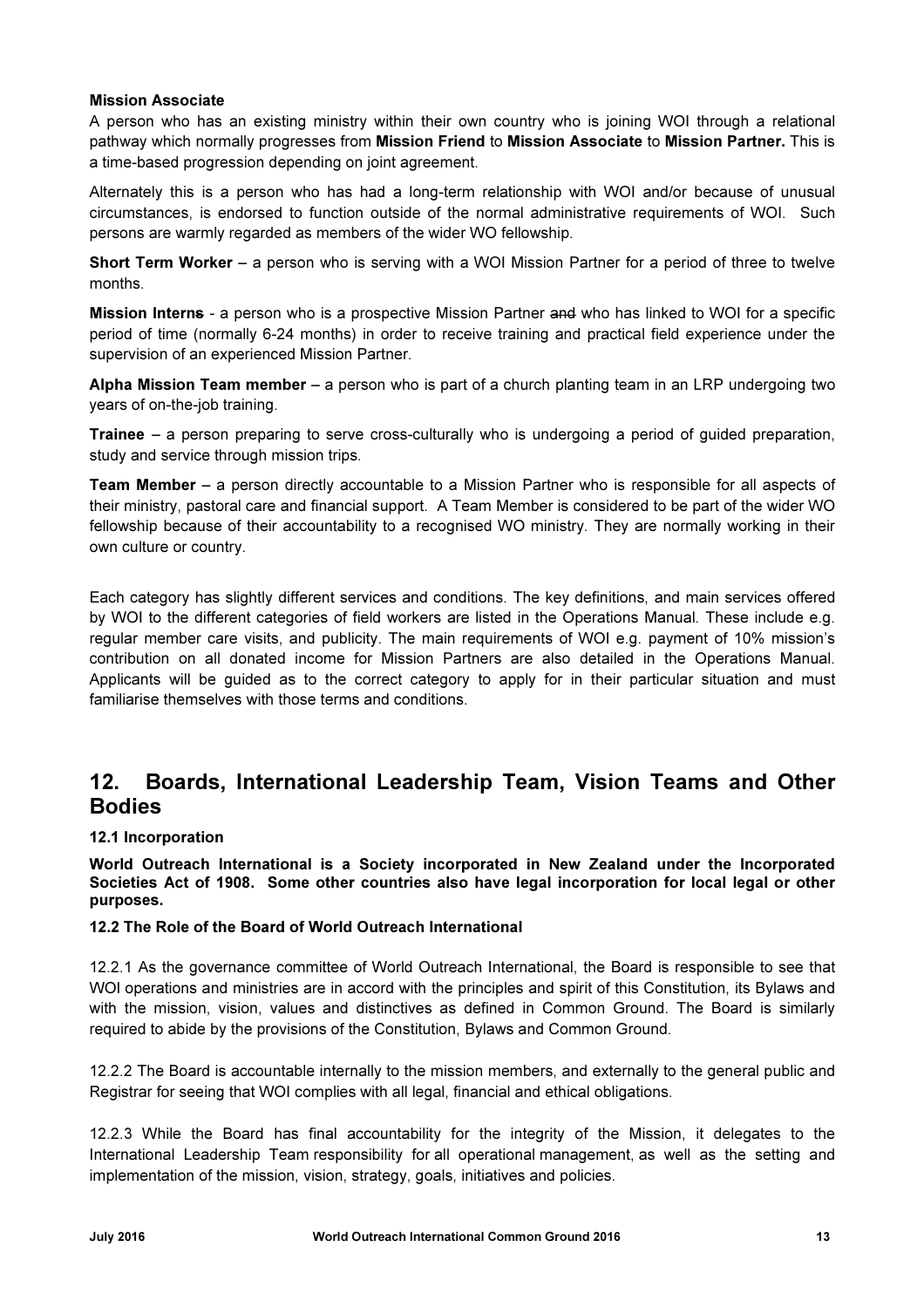12.2.4 The Board is responsible to monitor the leadership and management performance of WOI for appropriate planning, risk analysis, financial control, policy implementation and legal compliance.

12.2.5 The Board therefore ratifies and is accountable for the mission, vision, strategy, goals, key initiatives and policies as delegated, as well as annual budgets and senior executive team appointments as proposed by the International Leadership Team. See Constitution for details of matters requiring ratification by the Board.

12.2.6 The Board does not act unilaterally except in emergencies or exceptional circumstances where the integrity or reputation of the Mission is at risk and only does so after consultation with the International Leadership Team.

12.2.7 The Board appoints the International Director in accordance with the Bylaws and is responsible to ensure appropriate succession planning takes place. The Board supports the International Director in whatever appropriate ways it can to assist his/her achieving successful long-term outcomes for the Mission.

12.2.8 The Board sees that WOI complies with Memorandums of Understanding with Country Offices of World Outreach, and other organisations or ministries.

12.2.9 The Board contributes to the success of the organization through practical active assistance, e.g. raising money, bring contacts to the organisation, providing special skills, and acting as ambassadors to the community.

12.2.10 The Board meets at least twice yearly and maintains communication at all times.

12.2.11 The Board meets with the International Leadership Team at least annually in order to foster relationship and be fully informed of major issues.

#### 12.3 The International Leadership Team - see Constitution Clause 8

The International Leadership Team (ILT), which is chaired and led by the International Director, carries responsibility for operational management and the setting and implementation of the mission, vision, strategy, goals, initiatives and policies.

All decisions taken by the ILT are decided collegially, i.e. taking shared responsibility and in partnership and by consensus where possible.

As individuals, they are accountable to the International Director for their performance; but as a body the ILT is accountable to the Board of WOI.

A finance sub-committee is annually appointed by the ILT to work with the executive leadership in making financial decisions and proposals regarding any field ministry support by WOI, operational budgets and new initiatives – see Bylaw 2.

The ILT meets at least twice each year and maintains communication at all times.

#### 12.4 International and Regional Vision Teams

The International Vision Team is normally appointed on an annual basis by the International Leadership Team in order to assist in the preparation of the medium and long-term Strategic Plan for WO. Task forces are appointed as needed.

Regional Vision Teams are normally appointed by the Field Ministries Director or his/her delegate in order to assist in the preparation of the medium and long-term strategic plan for their region.

Other groups with similar focus also meet in order to set vision, goals and explore ways of working together more effectively.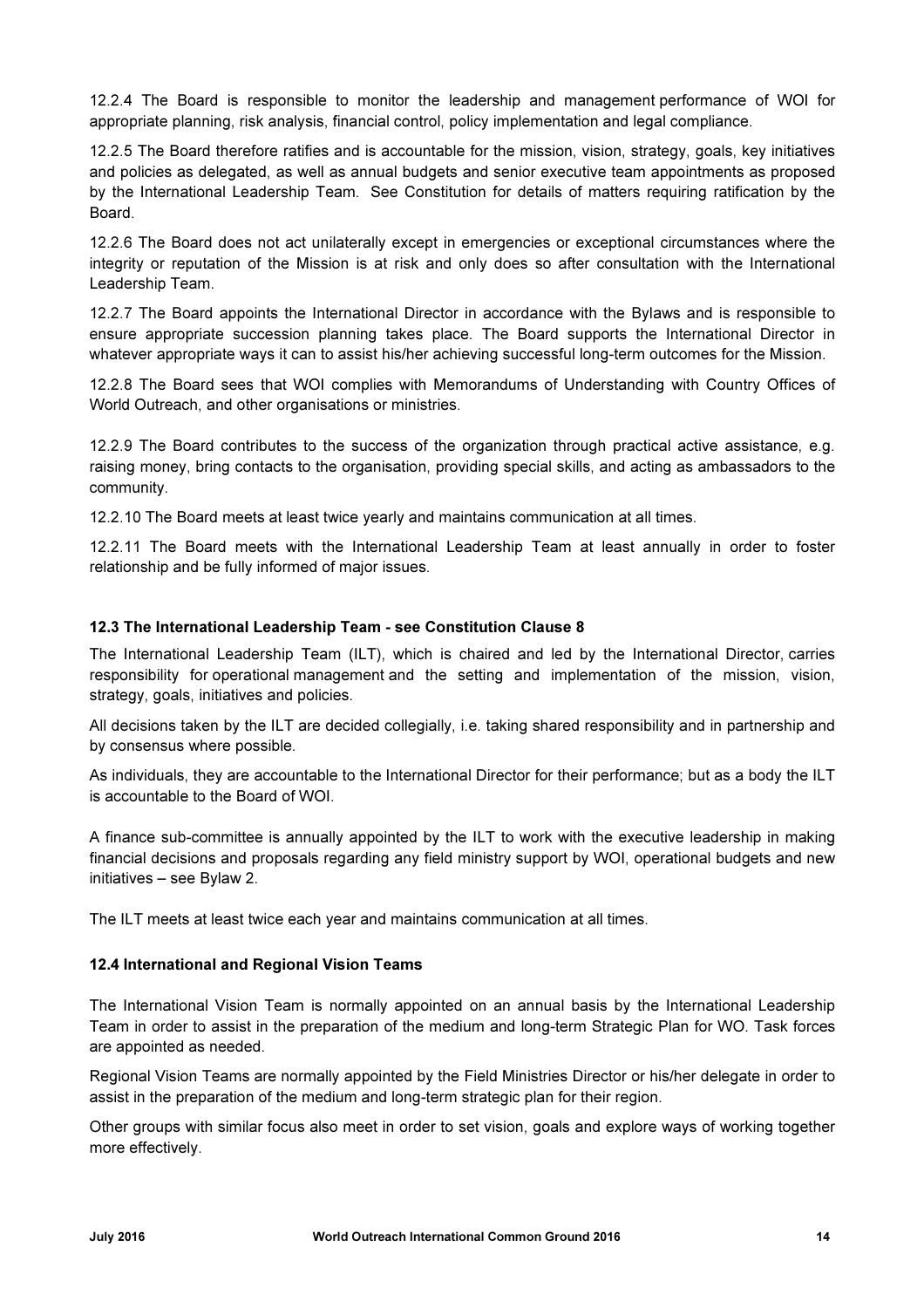#### 12.5 Other Co-ordinating Bodies

The Field Co-ordination Team (FCT) assists the Field Ministries Director in establishing and implementing a field focused Strategic Plan.

The Applications Committee which is a sub-committee of the ILT decides on applications and develops required processes and systems.

#### 12.6 Country Offices and Country Boards

In those places where a Country Office is established, a Country Board is appointed to provide oversight for the Country Director and the Country Office. This applies particularly where the prime purpose of the office is as a sending and financial base for WOI.

Each Country Board works with the International Director to develop annual objectives for the Country Director and Country Office.

Each Country Board is responsible to ensure that the "Memorandum of Understanding" is upheld between the local Country Board, and WOI.

Each Country Board appoints a Country Director in accordance with agreed procedures and supports him/her in carrying out designated duties.

The Country Board is accountable to the Board of WOl. Where this conflicts with local law, every effort will be made to comply with the spirit of the Memorandum of Understanding.

#### 12.7 Ministry Bases

In those places where there is a team of field workers working together, a Ministry Base may be established to facilitate the work.

#### 12.8 Ministry Boards

In those field locations where a ministry of World Outreach is registered and/or legally incorporated, a Ministry Board may be appointed to provide legal covering for the activities of the ministry in that place. The prime accountability for ministry activities is nevertheless to WOI.

## 13. Spiritual Authority within World Outreach

Personnel working with WO agree to build harmonious relationships with other WO Field Workers and WOl personnel. In this context, all Field Workers agree to accept the spiritual authority and administrative disciplines of the Mission.

Spiritual authority within World Outreach is exercised with consideration, meekness and in prayerful consultation with each person and, where appropriate, the leadership of a Field Worker's "sending" church.

Spiritual authority includes the sharing of burdens, the affirmation of one another, the giving of advice, the exchange of perspective and ideas and consultation over guidance.

The aim of the exercise of spiritual authority is always to help WO Field Workers to maintain a clear vision for the fulfilment of their ministry.

WOI seeks to provide a credible and meaningful point of accountability for all Field Workers even in those places where there is no appointed Field or Team Leader.

Refer to the Operations Manual for further details of procedures and expectations in this regard.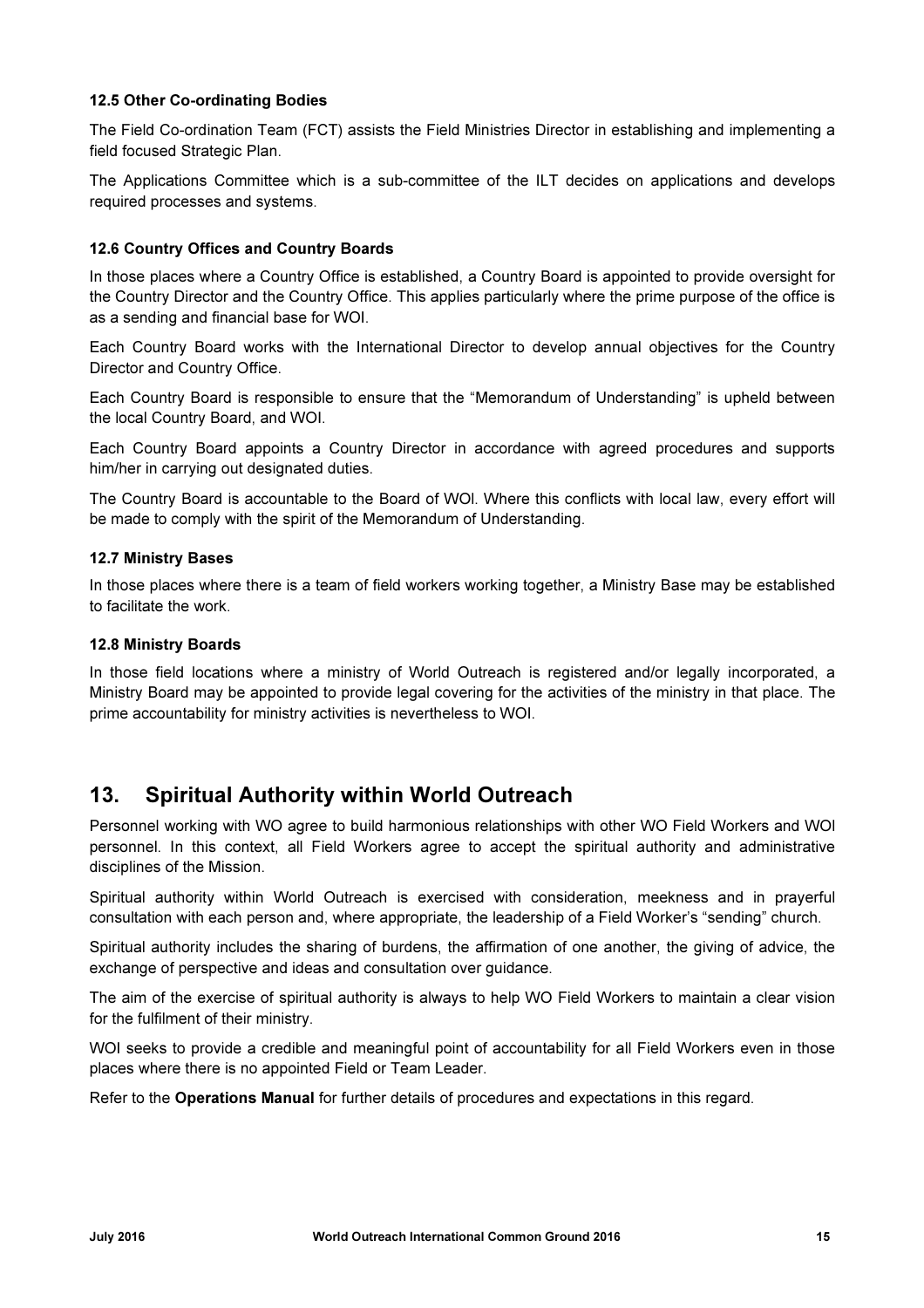## 14. Statement of Faith and Missions Theology

This statement is based on the Iguassu Brazil Missiological Consultation Declaration (October 1999) coordinated by the World Evangelical Fellowship.

- Our faith rests on the absolute authority of the God-breathed Scriptures. All three persons of the Godhead are active in God's redeeming mission.
- Our Missiology centres on the over-arching biblical themes of:
	- God's creation of the world;
	- The Father's redeeming love for all humanity as revealed in the incarnation;
	- Ultimately a new Heaven and a new Earth will be established for all eternity.
- The Holy Spirit, promised by our Lord, is our comforter, teacher and source of power. It is the Spirit who calls us into holiness and integrity, and leads the Church into all truth. The Spirit is the agent of mission, convicting of sin, righteousness, and judgment. We are Christ's servants, empowered and led by the Spirit, whose goal is to glorify God.
- Praver and intercession is the most vital of all ministries in global mission to undergird every service and ministry.

We confess the following themes as truths of special importance in this present age:

- 1. Jesus Christ is Lord of the Church and Lord of the universe. Ultimately every knee will bow and every tongue will confess that Jesus is Lord. The Lordship of Jesus Christ is to be proclaimed to the whole world, inviting all to be free of the bondage to sin and the dominion of evil to serve the Lord for His glory.
- 2. The Lord Jesus Christ is the unique revelation of God and the only Saviour of the world. Salvation is found in Christ alone.
- 3. The Good News of the salvation made possible by the work of Jesus Christ must be expressed in all the languages and cultures of the world. We are commanded to be heralds of the Gospel to every person so that they can have the opportunity to confess faith in Christ.
- 4. The Gospel is good news and addresses all human needs. We emphasise the holistic nature of the Gospel of Jesus Christ. Both the Old Testament and the New Testament demonstrate God is concerned with the whole person - body, soul and spirit, and their functioning in society.
- 5. Opposition to the spread of the Gospel is foremost a spiritual conflict involving human sin and principalities and powers opposed to the living God. Jesus Christ has power over all powers and is able to free all who turn to Him in faith. We affirm that in the Cross, God has won the victory, and we overcome by the blood of the lamb, our confession, holy life-style, and spiritual warfare.
- 6. Jesus Christ is building His Church from people out of every nation, tribe, people and language. We seek to do all that we can to encourage, strengthen, and equip the church of Jesus Christ in all parts of the world.
- 7. Suffering, persecution and martyrdom are present realities for many Christians. We acknowledge that our obedience in mission involves suffering and recognise that the Church is experiencing this.
- 8. Economic and political systems deeply affect the spread of God's kingdom. Human government is allowed by God, but all human institutions act out of humanistic self-will. Appropriate Christian response to political and economic systems requires the guidance of the Holy Spirit.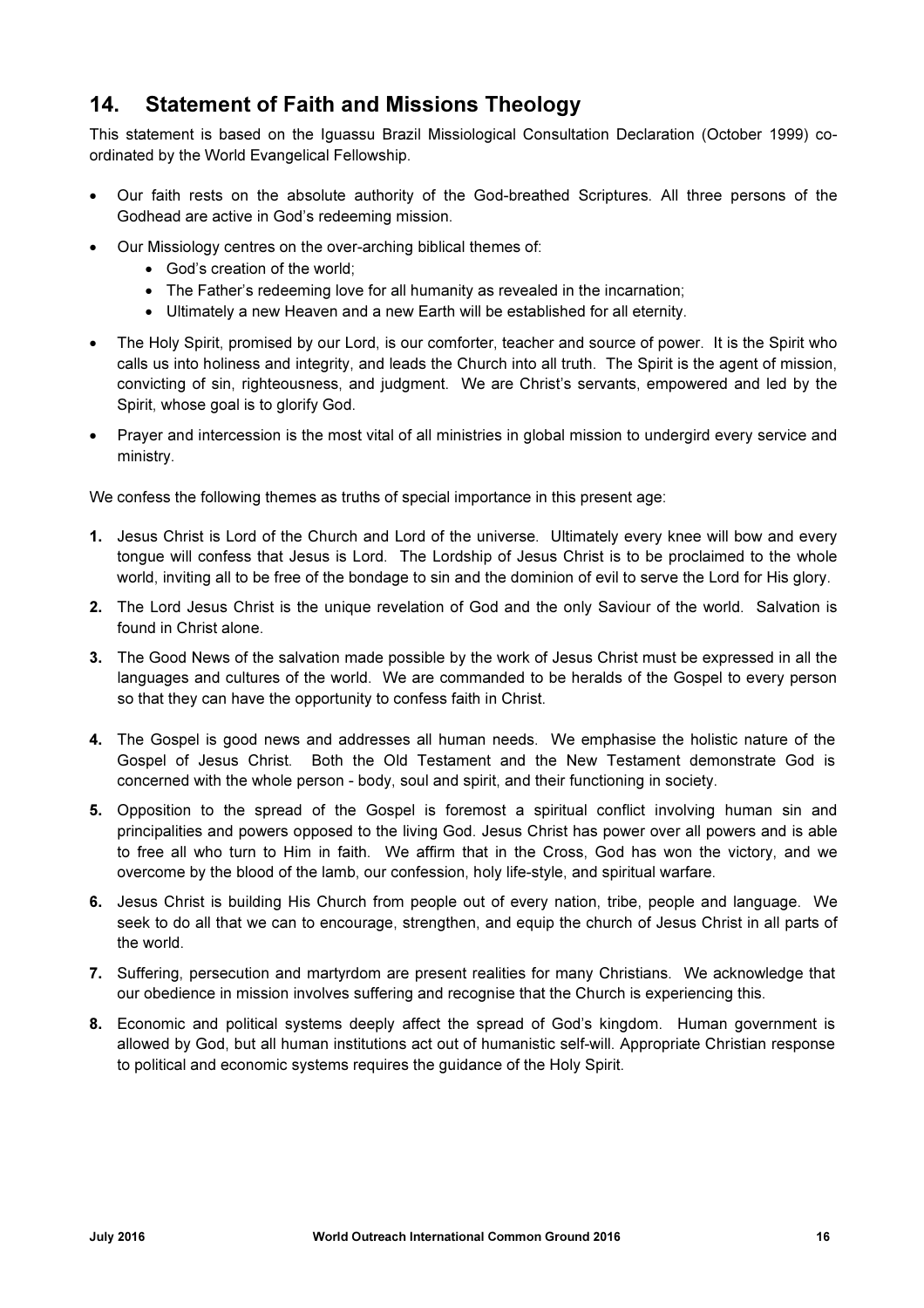## PART C – BECOMING PART OF WOI

## 15. Joining World Outreach International

#### 15.1 Introduction

WOI provides clearly defined pathways into mission service. These include pre-field preparation quidance, short-term field experiences, internships for 6-24 months, or on the job training through becoming an Alpha Mission Team member. The pathway adopted is flexible depending on the person's experience, needs etc. and will be discussed with potential applicants.

Sections 15-17 must be read by all applicants to understand the principles and procedures WOI follows. These apply fully to Mission Partner and Mission Intern applicants.

Section 16 and 17 below apply in full to cross-cultural workers working outside of their own nation. Most of Section 17 also applies to Mission Partners who work in their own nations but requirements for Language Learning, Cross-Cultural preparation and pre-arranged Financial Support will be individually decided.

#### It is important to also carefully read Section 8 of the Operations Manual which gives more details and highlights and explains the vital need to allow at least nine to twelve months in order to prepare well for the mission field after the application process has begun.

#### 15.2 Application

Details of the process are on the WOI website under Applications. Once an initial enquiry is made through the WOI website you will receive all necessary documentation from the Applications Manager.

#### Completion of the full application forms should only be done after receiving the go ahead from WOI.

Basic qualifications sought in those desiring to serve with WOI are:

- A personal experience of salvation through faith in Christ and a wholehearted dedication to His service.
- A well-rounded Christian character and a definite call to Christian work.
- Appropriate qualifications and experience. Refer Section 16: "Minimum Preparation and Training Requirements/Guidelines for Mission Partners".
- Humility and Christian love which leave no room for racial prejudice or denominational narrowness, but allow an appreciation of other people and cultures.
- Common sense and the ability to work in harmony with a team and to yield graciously to the better judgement of others when necessary.
- Good physical and emotional adjustment. Perseverance and patience.

#### 15.3 Selection Processes

The acceptance of an applicant will be determined primarily by the answers to the following questions:

#### Is the applicant called by God to serve in the location or ministry that he/she is proposing?

The applicant will be required to complete a Preliminary Form and then, later in the process, a detailed set of Application Forms. They will also attend an interview with appropriate leaders of the Mission. WOI requires that people wishing to make a long-term commitment to a particular place, visit the mission field so that they can meet the Team Leader and the missionaries in that location.

#### Is the applicant qualified for the task?

Do the skills of the person match the task that he/she has in mind? Has the person received adequate training at Bible school, or in a specialised training facility? Has the person had the kind of experience that the task requires? Qualifications required for "support type" workers, e.g. builders, health workers or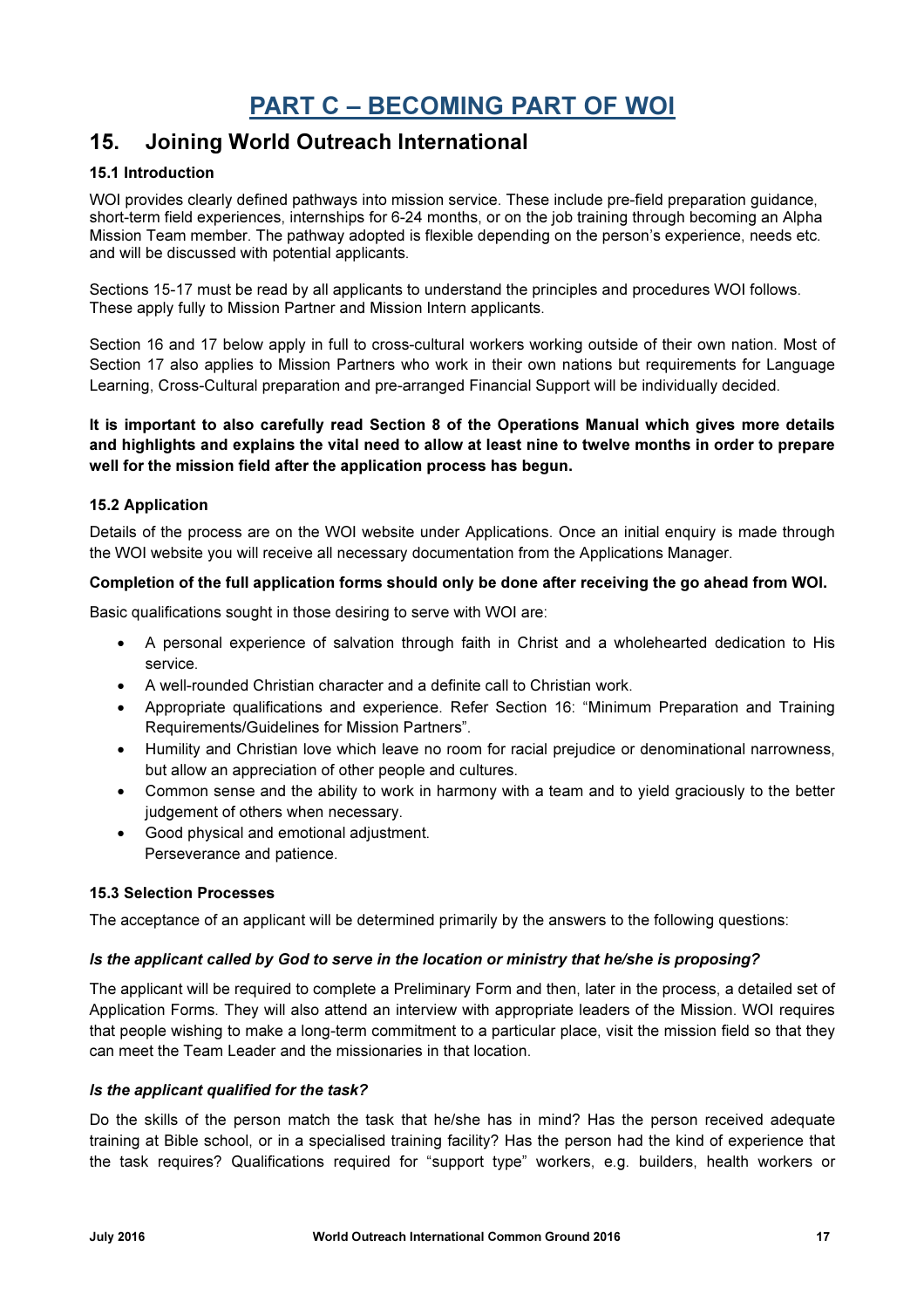computer experts are, of course, different than for ministry leaders. See Section 16 below which is applied according to the role to be filled.

#### Is the applicant a credible person?

Confidential references will be sought from the "sending" church pastor or elders, a long time friend, and the previous employer of the applicant.

Is the applicant a suitable candidate to serve with WOI?

The applicant will normally be required to complete medical checks and psychological tests. The personality profile of the applicant will also be considered.

#### Does the "sending" church endorse the application?

The endorsement of the leaders of the sending church and, if possible, the home denomination will be sought.

#### Is the applicant willing to commit him/herself to a relationship with WOI?

A written commitment to the Principles of "Common Ground" as well the "Operations Manual" of WOI will be required. In addition for Mission Partners a financial contribution to World Outreach will be required though a percentage mission contribution on all donations in return for various services including publicity, pastoral care and oversight by World Outreach International.

#### Will the applicant serve harmoniously with other Field Workers in the proposed country of service?

The senior leaders or missionaries working in the proposed country of service will be informed of the application and their response sought.

#### 15.4 Acceptance for Service with World Outreach

In order to assist WOI obtaining meaningful answers to the above questions, various references, medical examination and psychometric testing will, in general, all be required (depending on the category of service).

The application must include a three year ministry plan clearly identifying the applicant's vision, strategies and goals for their first term on the field. This application and ministry plan must meet with Applications Committee (which is a sub-committee of the ILT) approval.

After the formal interview and completion of all documentation, the application will be finally considered by the Applications Committee.

#### 15.5 Special Considerations

#### Families

Normally the suitability of both husband and wife is considered before married couples are accepted for service with WOI. Husband and wife are then equally linked to WOI unless one partner is working or ministering in a different organisation.

Full recognition is given to the needs of children in considering the location and ministry of Field Workers. It is not considered wise to send teenage children into cross-cultural situations; and therefore will only be allowed after special consideration and exemption by WOI leadership.

#### Financial Consideration

100% budget support must be pledged as regular ongoing income before departure to the field, unless WOI leadership has granted special exemption from this requirement.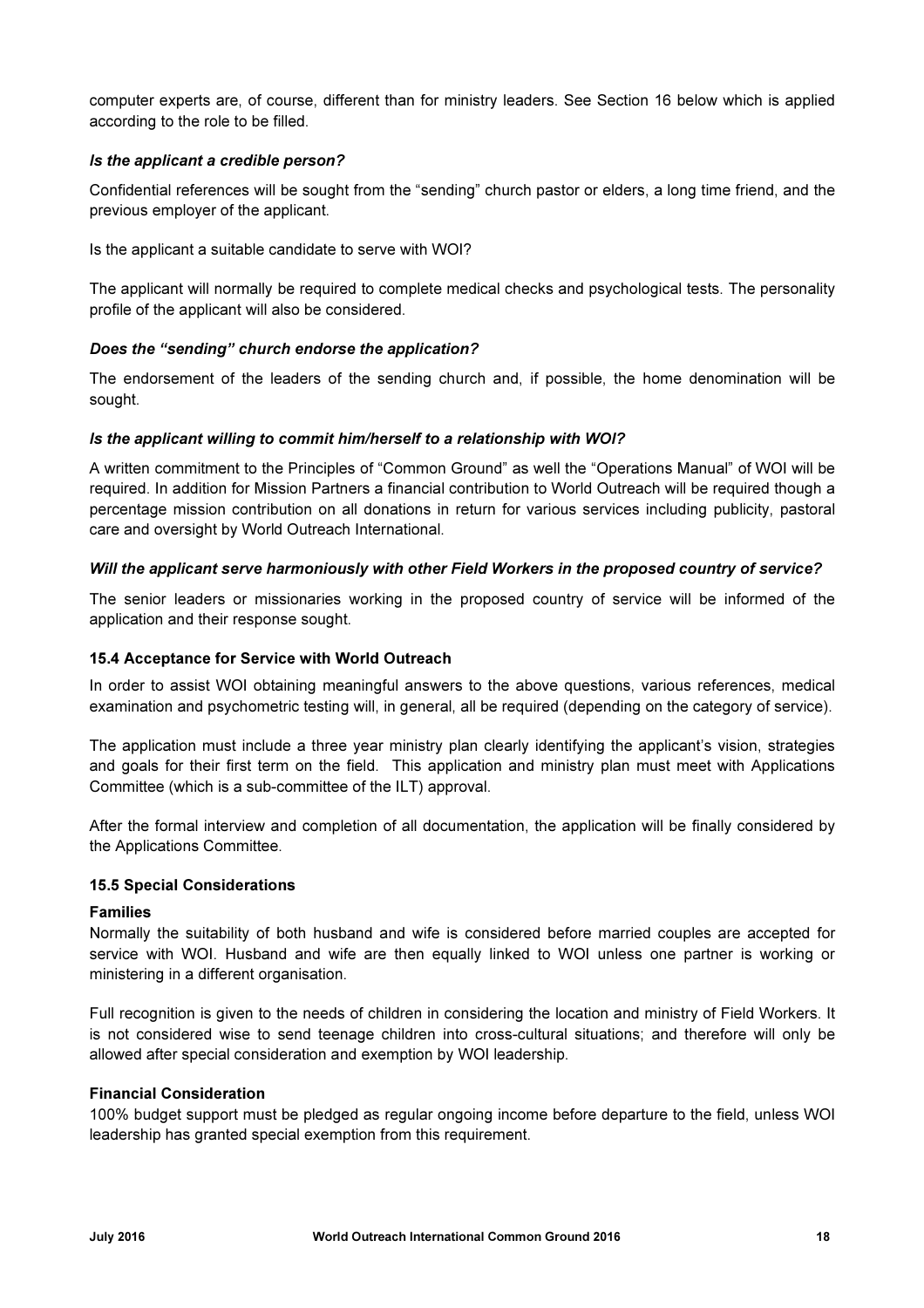#### Probation Period

A two year probation period is to assist both WOI and new personnel to confirm that the organisation and members are a good "fit". If not, the relationship can be terminated or the probation extended by the International Leadership Team.

#### Divorced Applicants

The circumstances of the divorce will be considered by the International Leadership Team in the application process.

## 16. Standard Preparation Requirements for long-term Cross-cultural Service

#### 16.1 Introduction:

Adequate preparation is needed for missionary work. Certain training requirements are agreed to be essential. The call does not constitute the capability and careful preparation is required for long term success. Life in a cross-cultural environment always exposes weaknesses and every effort must be made to anticipate and prepare for the struggles.

A person may be very experienced and qualified in their line of work in their home country but the speed at which a person becomes effective in their cross-cultural field, is dependent on the amount of preparation and training that they receive. A missionary going to the field with no cross-cultural training will take seven years to reach the same effectiveness level that he/she was achieving in his/her home country. This can be decreased to three years by the applicant having cross-cultural training.

#### 16.2 Areas of Preparation:

#### 1. Character and Emotional / Mental Stability

Life preparation and experience will be a major factor in assessing suitability of candidates. References and evidence of sound character will be carefully considered.

Professional Psychological assessment is undertaken of all candidates. Where weaknesses are indicated, suitable pre-field courses will be required, e.g. management courses, marriage enrichment.

#### 2. Biblical Training

All Mission Partners must have evidence of completing appropriate formal Bible Study course(s) for the ministry to be undertaken. The suitability of course(s) undertaken will be assessed on a case by case basis.

For those going to assist or Intern at an established ministry or serve on an Alpha Mission Team in a practical capacity (e.g. secretarial, building, administration), the above may not be required. However, evidence of a knowledge of sound Biblical principles and applied spiritual maturity will be required. Decisions will be made about such candidates on a case by case basis.

#### 3. Ministry Training / Experience

- a. Evidence of attending a recognised course in the field of expected specialisation of at least three months will be required or else significant relevant ministry experience.
- b. A minimum of three years practical experience working with a local church or other ministry will be required.

#### 4. Cross–cultural Training

All WOI personnel are expected to attend a five day Kairos course - see www.kairoscourse.org or a Perspectives Missions course www.perspectives.org or equivalent.

To become a WOI Mission Partner, an applicant must also attend, at their own expense, the six weeks Nations Course as early as possible in their preparation phase or first year of service. See http://worldoutreach.com/nations-course/ Applicants will attend the course in the area closest to their field of service.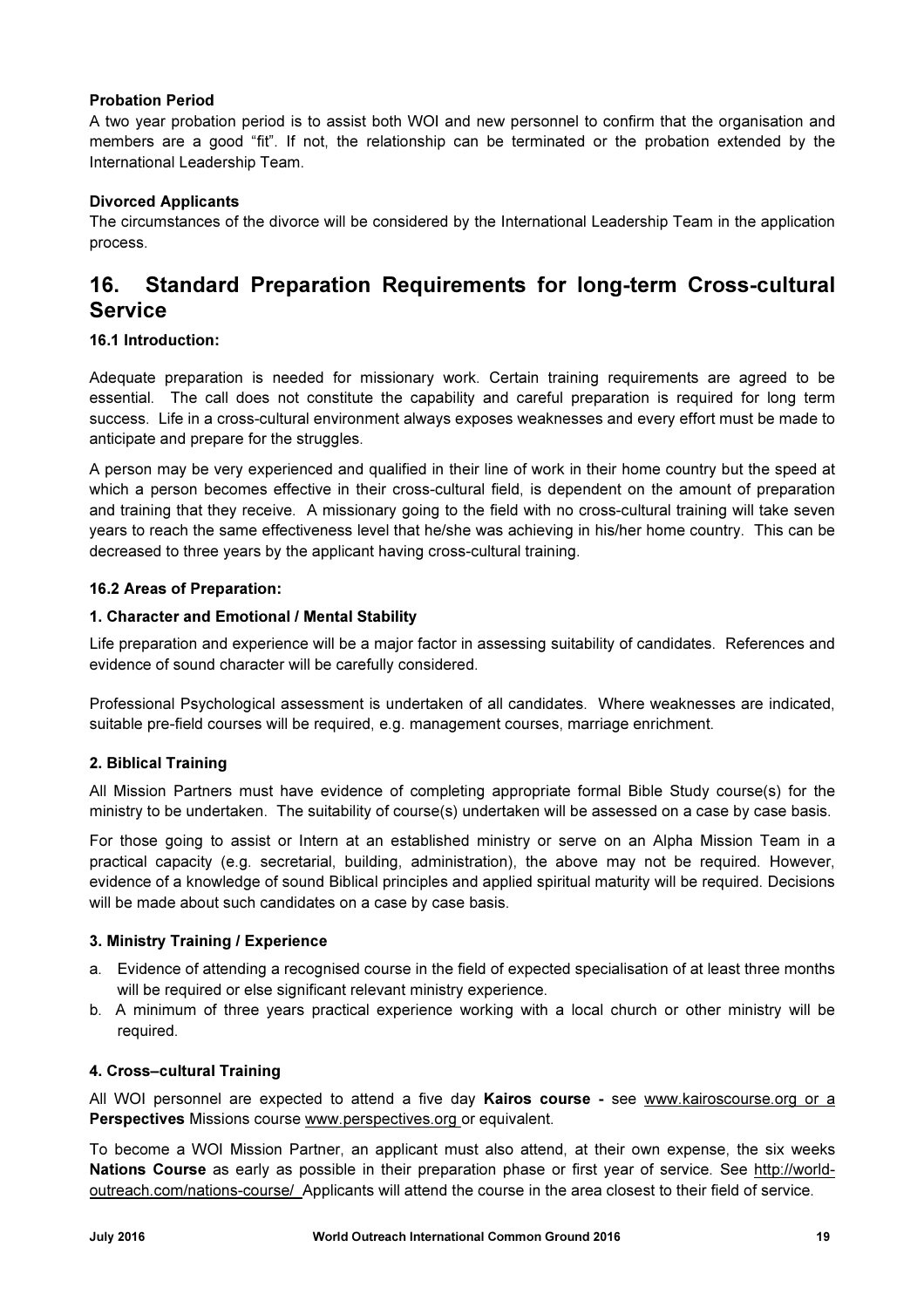Every effort must be made to get meaningful cross-cultural ministry experience prior to departure for the field either through migrant ministry in their home country or through mission trips.

All personnel are expected to be committed to ongoing study on the issues of cross–cultural communication as it's vital to successful cross–cultural mission work.

#### 5. Language Learning

Working cross-culturally virtually always means that a foreign language will be encountered.

All missions work is about relating with those of another culture. The language of any people group reflects the culture of that people and is an important way of learning to adapt to the new culture. It is also essential to effectively minister long-term in the new culture. Therefore, applicants must be committed to dedicate significant time (full time for at least nine to twelve months or more) to language learning once on the field with a goal of reaching ministry-level fluency. Depending on the language and the person's language ability this will take at least a year of full-time on-field language study for church planting missionaries.

Language is also important for those engaged in practical ministry areas who may consider language learning non-essential. But every person going to the field is going to interact with people who speak a different language. You cannot impact and help people without being able to communicate with them.

Children also need to learn how to communicate in the new culture. Learning the language will help them adapt quicker by giving them the ability to communicate and make themselves understood as well as enabling them to make friends. This reduces the sense of fear and isolation that a child feels when he/she is unable to understand what is happening around them.

Mission Partners need to expect and plan for formal language study very soon after they arrive on the field. WOI leadership will determine after consultation with the Mission Partner what language training is required for their situation. It may be in a different location to their destination field. If feasible and when considered an advantage, every effort must be made to begin formal language study prior to departure for the field.

#### 6. Finance and Prayer Support

WOI is a faith based mission and does not pay salaries to missionaries. A Mission Partner is required to have raised 100% of their financial support before leaving for the field.

At the same time as raising financial support for the field, prayer support is also raised. This is an integral part of a missionary's life and is just as important as raising financial support.

The applicant will establish a budget that is appropriate to their situation in consultation with their Regional and/or Field Leader. This must include adequate medical insurance to cover medical emergencies for their whole family.

Note that Mission Partners make a missions contribution to WOI of 10% of all donated income for their personal and ministry needs. This covers some of the costs associated with member care and on-field support visits, field retreats, publicity and administration expenses, etc. However, people on low incomes contribute less than 10%.

#### 7. Ministry Plan/Job Description

A Mission Partner must submit a three-year ministry plan or job description that clearly identifies their vision, strategies and goals for their first term on the field. The ministry plan must outline the expected roles of both husband and wife. WOI can assist with this.

All applicants must have at least visited the field of service they are intending to minister in for a minimum of 3 weeks in order to have a better idea of what they will face. If they are going to work in a team environment it helps establish relationships as well as a job description. This is essential as the biggest cause of new missionary frustration is miss-matched expectations between new arrivals and team leadership.

#### 8. Other Requirements

Medical tests and police clearance certificates (where available) are required.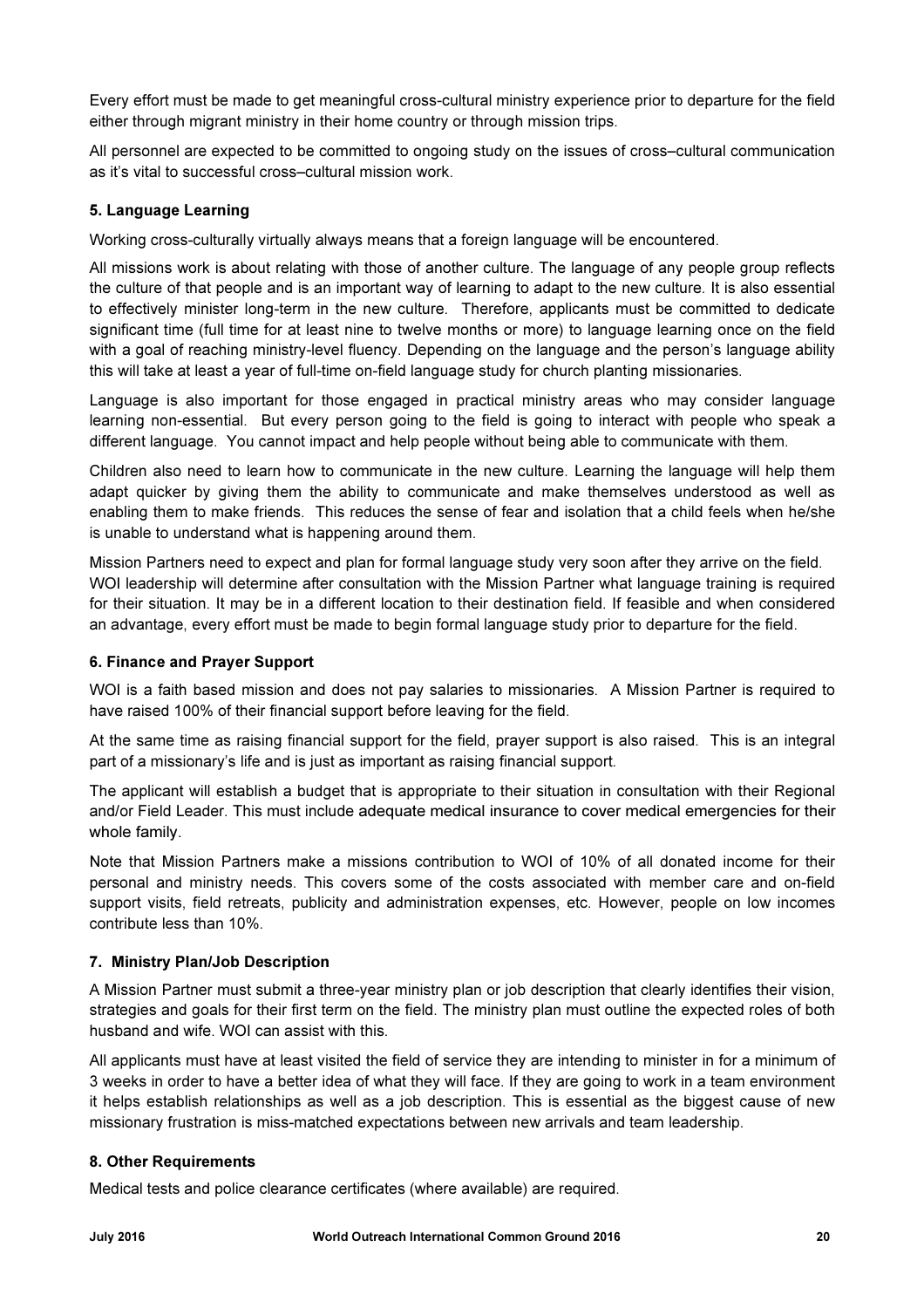The Operations Manual, Common Ground and the Application documents need to be read carefully as they cover some of the above and other matters in detail. It's important for Mission Partners to fully understand how WOI operates and what is required of successful applicants.

## 17. Relationship between World Outreach and "Sending" Churches

#### 17.1 Introduction

Ongoing cross-cultural ministry is the result of an effective partnership between a Field Worker, WOI (the mission agency), and a "sending" church. The mission agency of the denomination to which the Field Worker belongs may also have a role to play.

We believe that a worker serving in a cross-cultural situation is an extension of the ministry of a "sending" church. We want to do all that we can to encourage and affirm the relationship between the Field Worker and his/her "home base."

World Outreach acknowledges that the "sending" church has a vital and significant role to play in the release, facilitating, and ongoing support of their Field Worker.

#### 17.2 Before Departure

We encourage the prospective Field Worker to discuss his/her plans with the local church leadership at an early stage. Valuable guidance and adjustment can be contributed by those who know the applicant best.

WOI welcomes the input of the leadership of the "sending" church into the process of determining how the Field Worker can be best placed for fruitful and ongoing ministry.

WOI relies on the leaders of the "sending" church to give confirmation to the call and plans of the prospective missionary.

WOI will not approve an application unless the prospective Mission Partner has received the endorsement of their "sending" church leadership in writing. Any significant change to the initial ministry plan or location must also be approved by them before departure to the field.

WOI believes that it is the responsibility of the "sending" church Elders to "set apart" the Field Worker by commissioning him/her to the task to which he/she has been called by God. This endorsement before the "sending" church is a significant moment when the Mission Partner commits him/herself to the task and the home church affirms that it stands fully behind the plans and ministry of their worker.

#### 17.3 Support

We encourage the 'sending' church to commit themselves to the financial support of their worker. This should include a contribution towards the establishment costs on the mission field and the raising of a consistent amount of financial support on a monthly basis. This enables the worker to plan his/her finances in an ordered fashion. Special offerings may also be contributed towards projects.

The 'sending' church is encouraged to pray consistently and continually for their worker. World Outreach places a high priority on concerted prayer to release blessing and empowering.

#### 17.4 Ongoing contact

World Outreach encourages the "sending" church to maintain personal contact and interest in their worker. This can be sustained by regular correspondence, gifts at birthday and Christmas time, and visits by leaders from the home church.

The "sending" church and WOI should agree on the frequency and duration of home furlough visits by the Field Worker.

WOI believes that the "partnership" necessary to facilitate effective Field Worker ministry can only be sustained by good communication. WOI welcomes the input, advice, and suggestions of the leaders of the "sending" church.